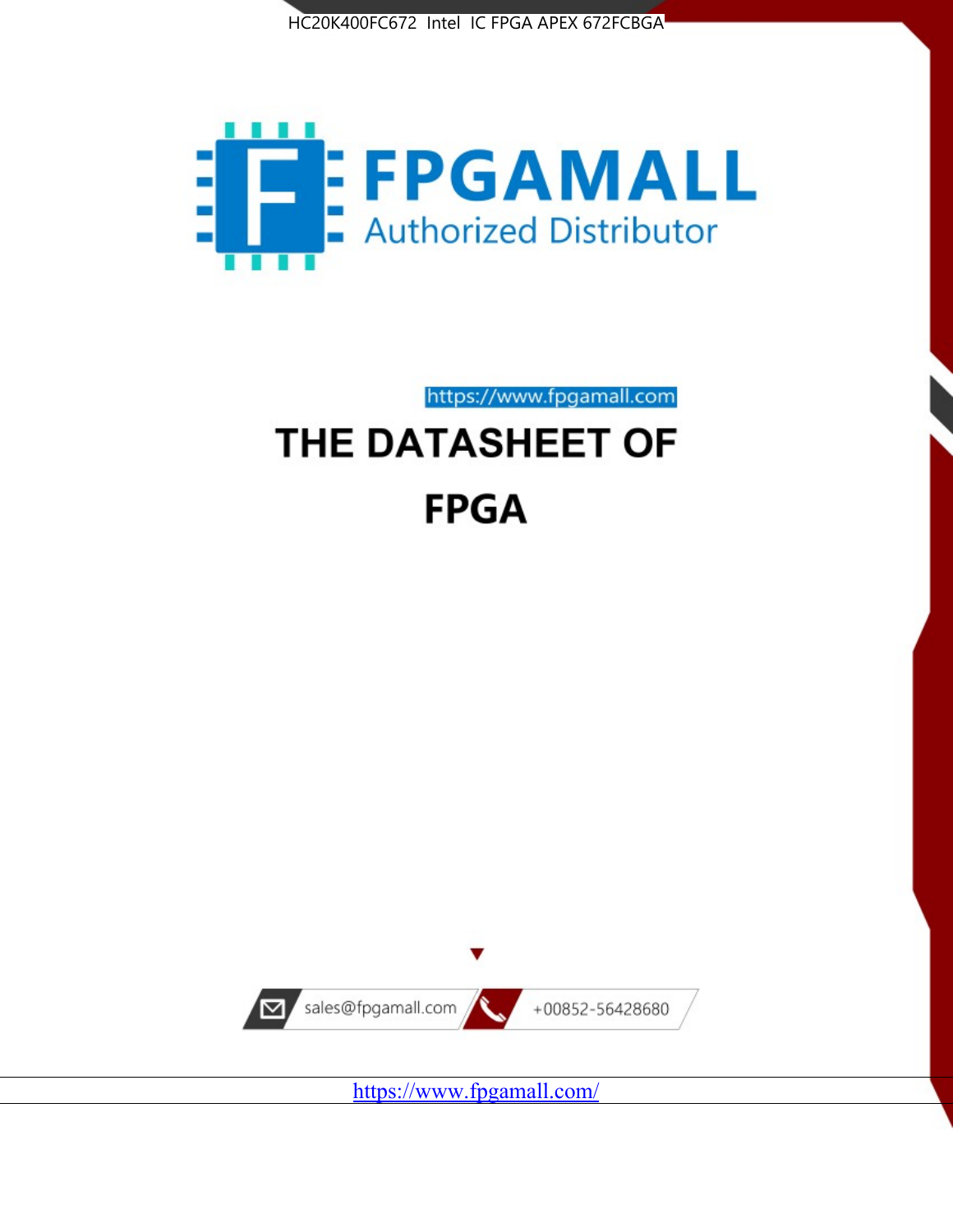HC20K400FC672 Intel IC FPGA APEX 672FCBGA



# **Section II. HardCopy APEX Device Family Data Sheet**

This section provides designers with the data sheet specifications for HardCopy<sup>®</sup> APEX<sup>™</sup> devices. These chapters contain feature definitions of the internal architecture, configuration and JTAG boundary-scan testing information, DC operating conditions, AC timing parameters, a reference to power consumption, and ordering information for HardCopy APEX devices.

This section contains the following:

- Chapter 7, Introduction to HardCopy APEX Devices
- Chapter 8, Description, Architecture, and Features
- Chapter 9, Boundary-Scan Support
- Chapter 10, Operating Conditions

**Revision History** Refer to each chapter for its own specific revision history. For information on when each chapter was updated, refer to the Chapter Revision Dates section, which appears in the complete handbook.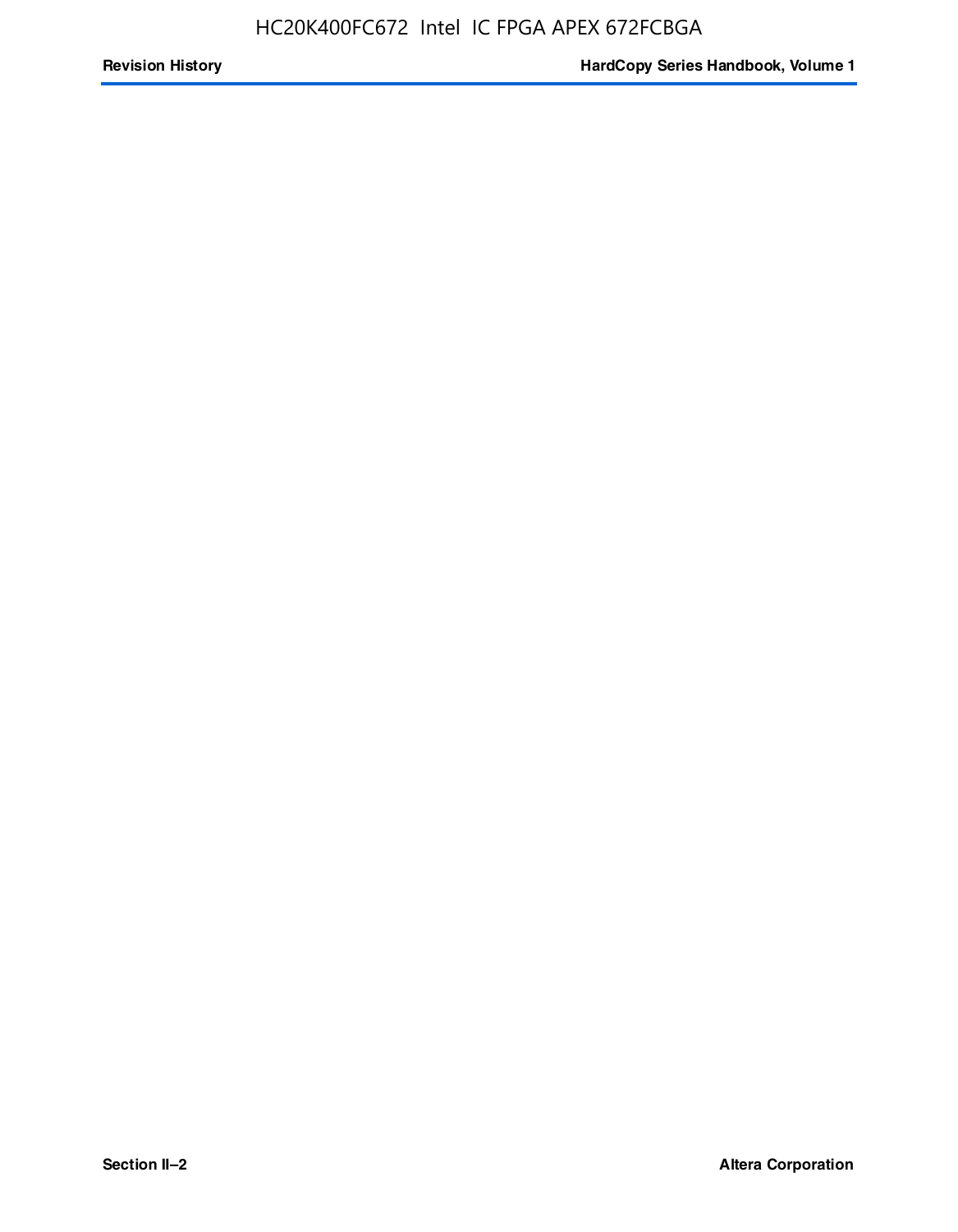

# **7. Introduction to HardCopy APEX Devices**

# **H51006-2.3**

| <b>Introduction</b> | HardCopy® APEX™ devices enable high-density APEX 20KE device<br>technology to be used in high-volume applications where significant cost<br>reduction is desired. HardCopy APEX devices are physically and<br>functionally compatible with APEX 20KC and APEX 20KE devices. They<br>combine the time-to-market advantage, performance, and flexibility of<br>APEX 20KE devices with the ability to move to high-volume, low-cost<br>devices for production. The migration process from an APEX 20KE<br>device to a HardCopy APEX device is fully automated, with designer<br>involvement limited to providing a few Quartus® II software-generated<br>output files.                                                                                                                                                |
|---------------------|--------------------------------------------------------------------------------------------------------------------------------------------------------------------------------------------------------------------------------------------------------------------------------------------------------------------------------------------------------------------------------------------------------------------------------------------------------------------------------------------------------------------------------------------------------------------------------------------------------------------------------------------------------------------------------------------------------------------------------------------------------------------------------------------------------------------|
| Features            | HardCopy APEX devices are manufactured using an 0.18-um CMOS<br>six-layer-metal process technology:<br>Preserves functionality of a configured APEX 20KC or APEX 20KE<br>device<br>Pin-compatible with APEX 20KC or APEX 20KE devices<br>Meets or exceeds timing of configured APEX 20KE and APEX 20KC<br>devices<br>Optional emulation of original programmable logic device (PLD)<br>programming sequence<br>High-performance, low-power device<br>MultiCore architecture integrating embedded memory and look-up<br>table (LUT) logic used for register-intensive functions<br>Embedded system blocks (ESBs) used to implement memory<br>functions, including first-in first-out (FIFO) buffers, dual-port RAM,<br>and content-addressable memory (CAM)<br>Customization performed through metallization layers |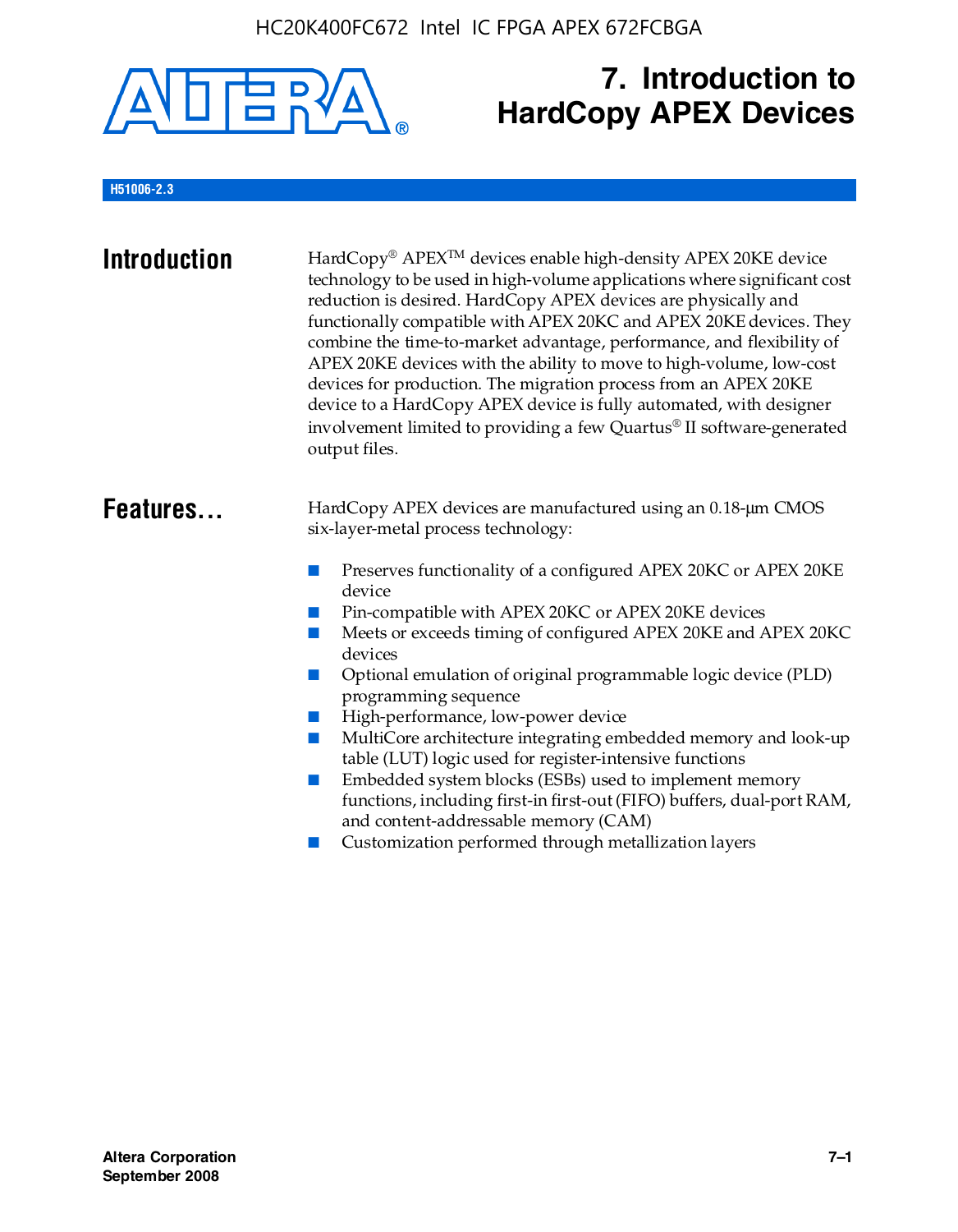High-density architecture:

- 400,000 to 1.5 million typical gates (Table 7–1)
- Up to 51,840 logic elements (LEs)
- Up to 442,368 RAM bits that can be used without reducing available logic

| Table 7-1. HardCopy APEX Device Features<br>Note $(1)$                                       |           |           |           |           |
|----------------------------------------------------------------------------------------------|-----------|-----------|-----------|-----------|
| <b>HC20K600</b><br><b>HC20K1000</b><br><b>HC20K400</b><br><b>HC20K1500</b><br><b>Feature</b> |           |           |           |           |
| Maximum system gates                                                                         | 1,052,000 | 1,537,000 | 1,772,000 | 2,392,000 |
| <b>Typical gates</b>                                                                         | 400.000   | 600,000   | 1.000.000 | 1,500,000 |
| <b>LEs</b>                                                                                   | 16.640    | 24.320    | 38.400    | 51,840    |
| <b>ESBs</b>                                                                                  | 104       | 152       | 160       | 216       |
| Maximum RAM bits                                                                             | 212.992   | 311,296   | 327.680   | 442,368   |
| Phase-locked loops (PLLs)                                                                    | 4         | 4         | 4         | 4         |
| Maximum macrocells                                                                           | 1.664     | 2,432     | 2,560     | 3,456     |
| Maximum user I/O pins                                                                        | 488       | 588       | 708       | 808       |

#### *Note to Table 7–1:*

(1) The embedded IEEE Std. 1149.1 Joint Test Action Group (JTAG) boundary-scan circuitry contributes up to 57,000 additional gates.

# **...and More Features**

# Low-power operation:

- 1.8-V supply voltage (Table  $7-2$ )
- MultiVolt I/O support for 1.8-, 2.5-, and 3.3-V interfaces
- ESBs offering power-saving mode

Flexible clock management circuitry with up to four phase-locked loops (PLLs):

- Built-in low-skew clock tree
- Up to eight global clock signals
- ClockLock feature reducing clock delay and skew
- ClockBoost feature providing clock multiplication and division
- ClockShift feature providing clock phase and delay shifting

Powerful I/O features:

■ Compliant with peripheral component interconnect Special Interest Group (PCI SIG) *PCI Local Bus Specification, Revision 2.2* for 3.3-V operation at 33 or 66 MHz and 32 or 64 bits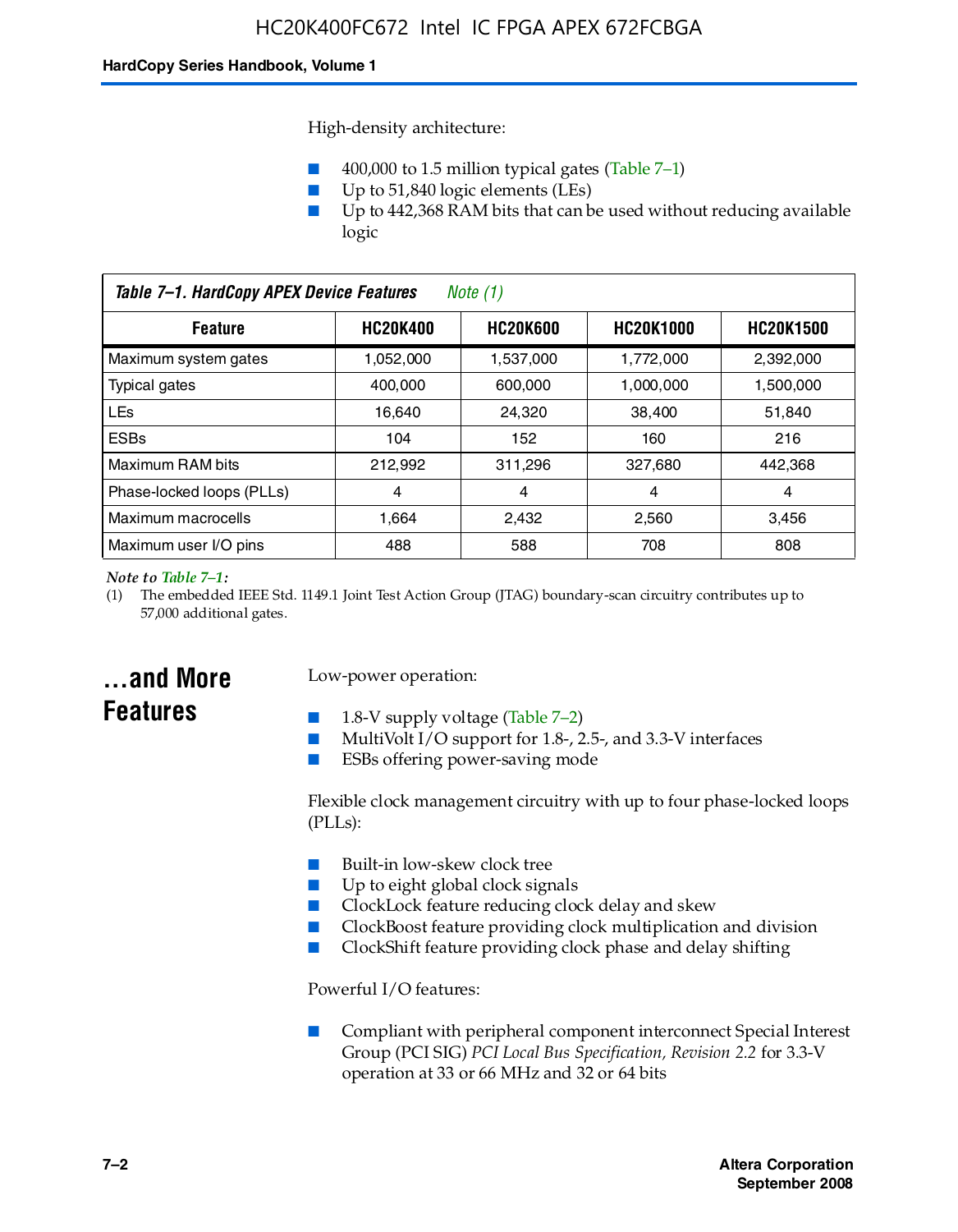- Support for high-speed external memories, including double-data rate (DDR), synchronous dynamic RAM (SDRAM), and zero-bus-turnaround (ZBT) static RAM (SRAM)
- 16 input and 16 output LVDS channels
- Fast  $t_{CO}$  and  $t_{SU}$  times for complex logic
- MultiVolt I/O support for 1.8-V, 2.5-V, and 3.3-V interfaces
- Individual tri-state output enable control for each pin
- Output slew-rate control to reduce switching noise
- Support for advanced I/O standards, including LVDS, LVPECL, PCI-X, AGP, CTT, SSTL-3 and SSTL-2, GTL+, and HSTL Class I
- Supports hot-socketing operation

| Table 7-2. HardCopy APEX Device Supply Voltages             |                                  |
|-------------------------------------------------------------|----------------------------------|
| <b>Voltage</b><br><b>Feature</b>                            |                                  |
| Internal supply voltage (V <sub>CCINT</sub> )               | 1.8 V                            |
| MultiVolt I/O interface voltage levels (V <sub>CCIO</sub> ) | 1.8 V, 2.5 V, 3.3 V, 5.0 V $(1)$ |

#### *Note to Table 7–2:*

(1) HardCopy APEX devices can be 5.0-V tolerant by using an external resistor.

HardCopy APEX device implementation features:

- Customized interconnect for each design
- HardCopy APEX devices preserve APEX 20K device MegaLAB structure, LEs, ESBs, I/O element (IOE), PLLs, and LVDS circuitry
- Up to four metal layers customizable for customer designs
- Completely automated proprietary design migration flow
	- Testability analysis and fix
	- Automatic test pattern generation (ATPG)
	- Automatic place and route
	- Static timing analysis
	- Static functional verification
	- Physical verification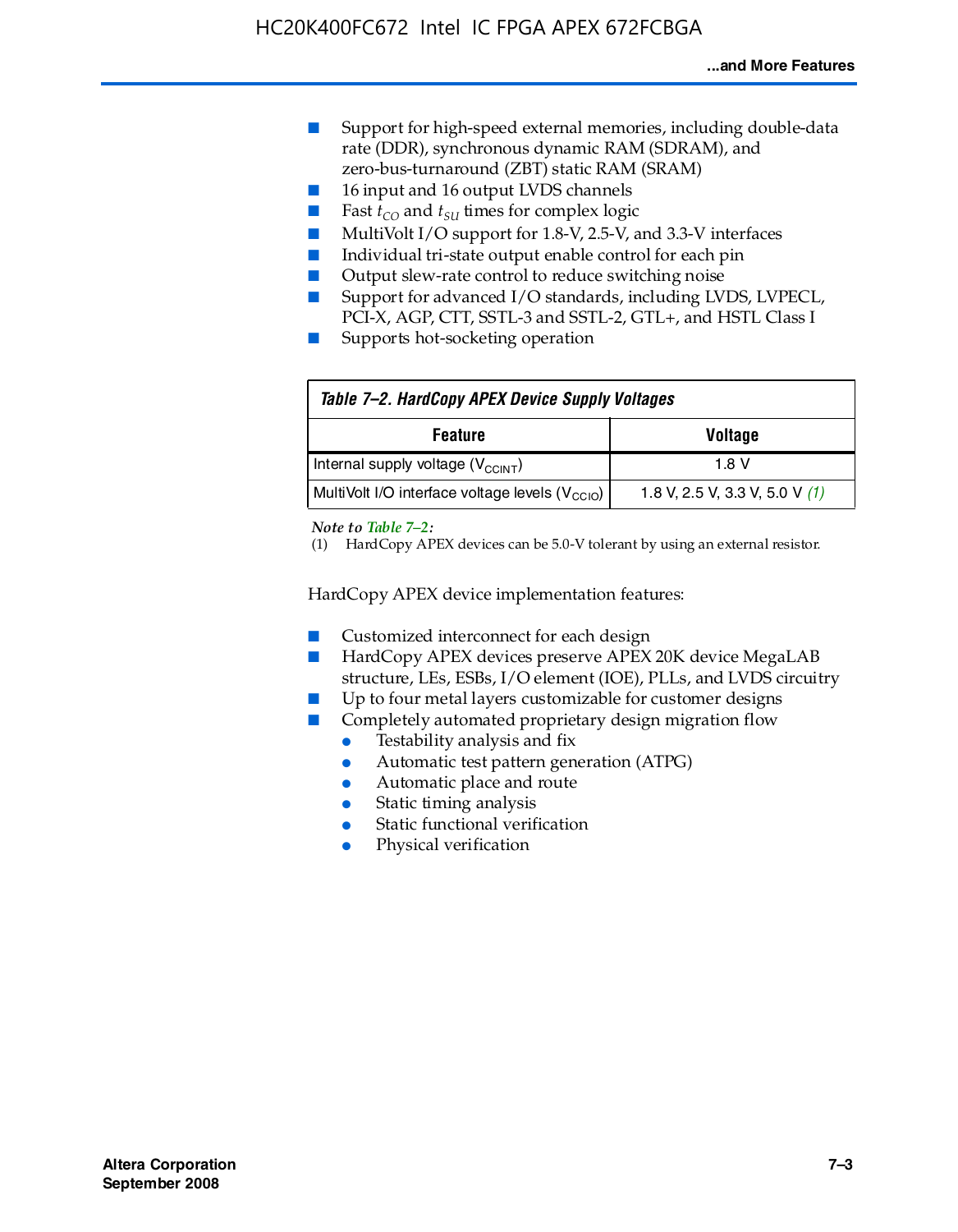Tables 7–3 through 7–6 show the HardCopy APEX device ball-grid array (BGA) and FineLine BGA package options, I/O counts, and sizes.

| Table 7-3. HardCopy APEX Device BGA Package Options and I/O Count<br>Note $(1)$ |             |  |
|---------------------------------------------------------------------------------|-------------|--|
| <b>Device</b>                                                                   | 652-Pin BGA |  |
| HC20K400                                                                        | 488         |  |
| HC20K600                                                                        | 488         |  |
| HC20K1000                                                                       | 488         |  |
| HC20K1500                                                                       | 488         |  |

*Table 7–4. HardCopy APEX Device FineLine BGA Package Options and I/O Count Note (1)*

| <b>Device</b>   | 672-Pin | 1,020-Pin |
|-----------------|---------|-----------|
| HC20K400        | 488     |           |
| <b>HC20K600</b> | 508     | 588       |
| HC20K1000       | 508     | 708       |
| HC20K1500       |         | 808       |

*Note to Tables 7–3 and 7–4:*

(1) I/O counts include dedicated input and clock pins.

| Table 7–5. HardCopy APEX Device BGA Package Sizes |                    |  |
|---------------------------------------------------|--------------------|--|
| 652-Pin BGA<br><b>Feature</b>                     |                    |  |
| Pitch (mm)                                        | 1.27               |  |
| Area (mm <sup>2</sup> )                           | 2.025              |  |
| Length $\times$ width (mm $\times$ mm)            | $45.0 \times 45.0$ |  |

| Table 7–6. HardCopy APEX Device FineLine BGA Package Sizes |                |                |  |
|------------------------------------------------------------|----------------|----------------|--|
| 672-Pin<br>1,020-Pin<br><b>Feature</b>                     |                |                |  |
| Pitch (mm)                                                 | 1.00           | 1.00           |  |
| Area ( $mm2$ )                                             | 729            | 1,089          |  |
| Length $\times$ width (mm $\times$ mm)                     | $27 \times 27$ | $33 \times 33$ |  |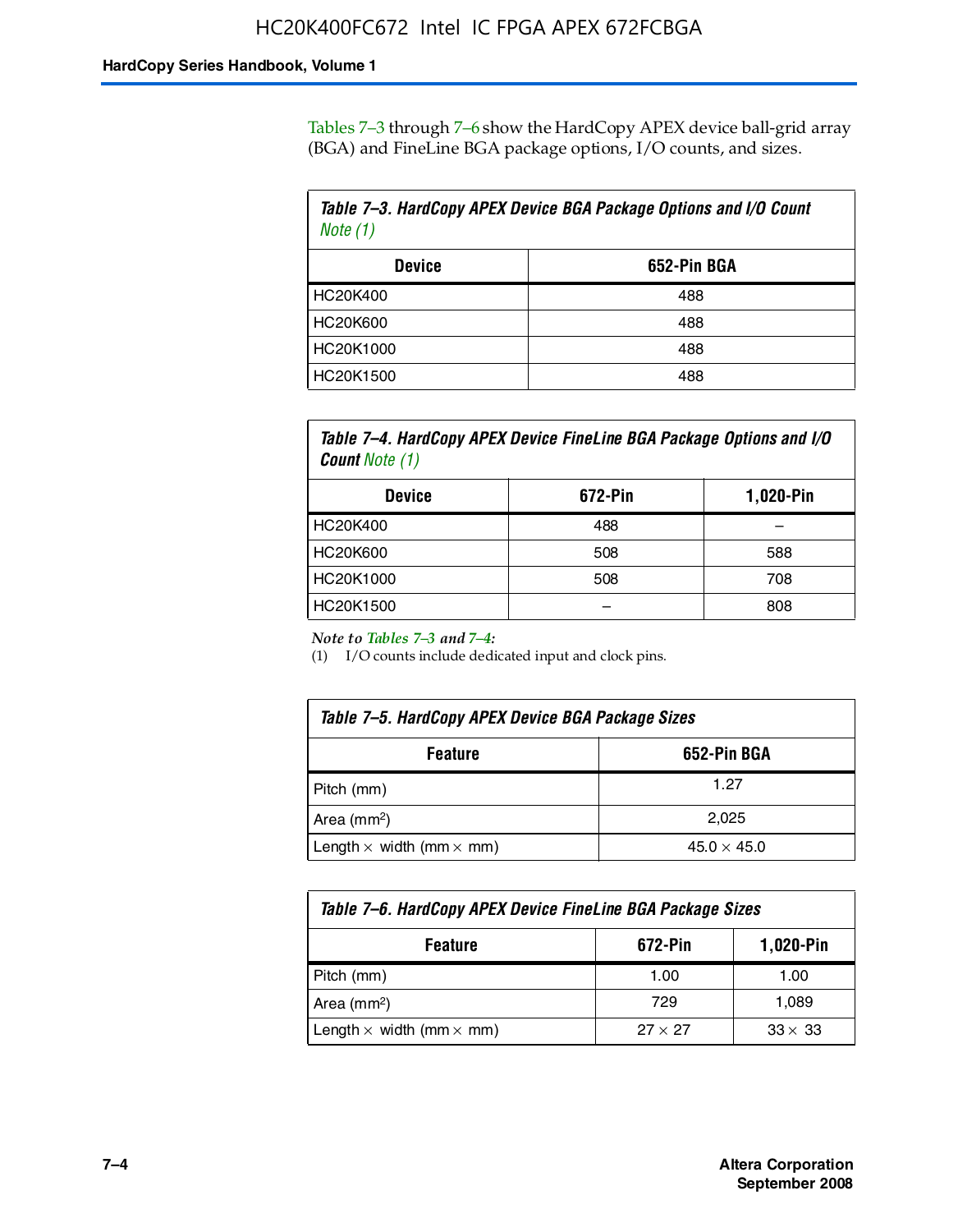# **Document Revision History**

Table 7–7 shows the revision history for this chapter.

|                                     | Table 7–7. Document Revision History                                                                    |                           |
|-------------------------------------|---------------------------------------------------------------------------------------------------------|---------------------------|
| <b>Date and Document</b><br>Version | <b>Changes Made</b>                                                                                     | <b>Summary of Changes</b> |
| September 2008,<br>V <sub>2.3</sub> | Updated chapter number and metadata.                                                                    |                           |
| June 2007, v2.2                     | Minor text edits.                                                                                       |                           |
| December 2006<br>v2.1               | Updated revision history.                                                                               |                           |
| March 2006                          | Formerly chapter 9; no content change.                                                                  |                           |
| January 2005<br>v2.0                | Update device names and other minor textual changes                                                     |                           |
| June 2003<br>v1.0                   | Initial release of Chapter 9, Introduction to HardCopy APEX<br>Devices, in the HardCopy Device Handbook |                           |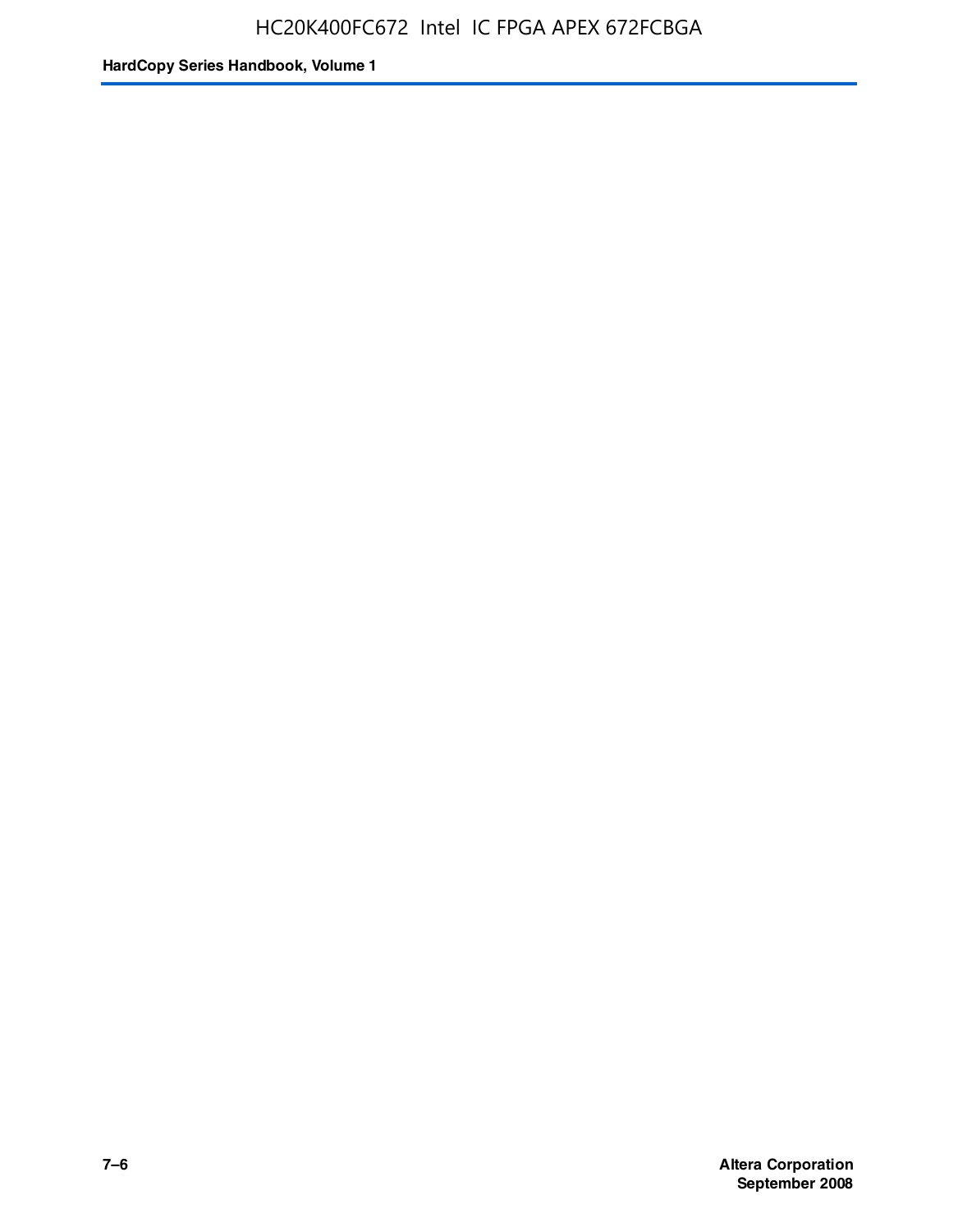

# **8. Description, Architecture, and Features**

#### **H51007-2.3**

**Introduction** HardCopy<sup>®</sup> APEX<sup>TM</sup> devices extend the flexibility of high-density FPGAs to a cost-effective, high-volume production solution. The migration process from an Altera® FPGA to a HardCopy APEX device offers seamless migration of a high-density system-on-a-programmable-chip (SOPC) design to a low-cost alternative device with minimal risk. Using HardCopy APEX devices, Altera's SOPC solutions can be leveraged from prototype to production, while reducing costs and speeding time-to-market.

> A significant benefit of HardCopy devices is that customers do not need to be involved in the device migration process. Unlike application-specific integrated circuit (ASIC) development, the HardCopy design flow does not require generation of test benches, test vectors, or timing and functional simulation. The HardCopy migration process only requires the Quartus® II software-generated output files from a fully functional APEX 20KE or APEX 20KC device. Altera performs the migration and delivers functional prototypes in as few as seven weeks.

A risk-free alternative to ASICs, HardCopy APEX devices are customizable, full-featured devices created by Altera's proprietary design migration methodology. They are based on Altera's industry-leading high-density device architecture and use an area-efficient sea-of-logic-elements (SOLE) core.

HardCopy APEX devices retain all the same features as the APEX 20KE and APEX 20KC devices, which combine the strength of LUT-based and product-term-based devices in conjunction with the same embedded memory structures. All routing resources that were programmable in the APEX 20K device family are replaced by custom interconnect, resulting in a considerable die size reduction and subsequent cost saving.

The SRAM configuration cells of the original FPGA are replaced in HardCopy APEX devices by metal elements, which define the function of each logic element (LE), embedded memory, and I/O cell in the device. These resources are connected to each other using the same metallization layers. Once a HardCopy APEX device has been manufactured, the functionality of the device is fixed and no programming is possible. Altera performs the migration of the original FPGA design to an equivalent HardCopy APEX device using a proprietary design migration flow.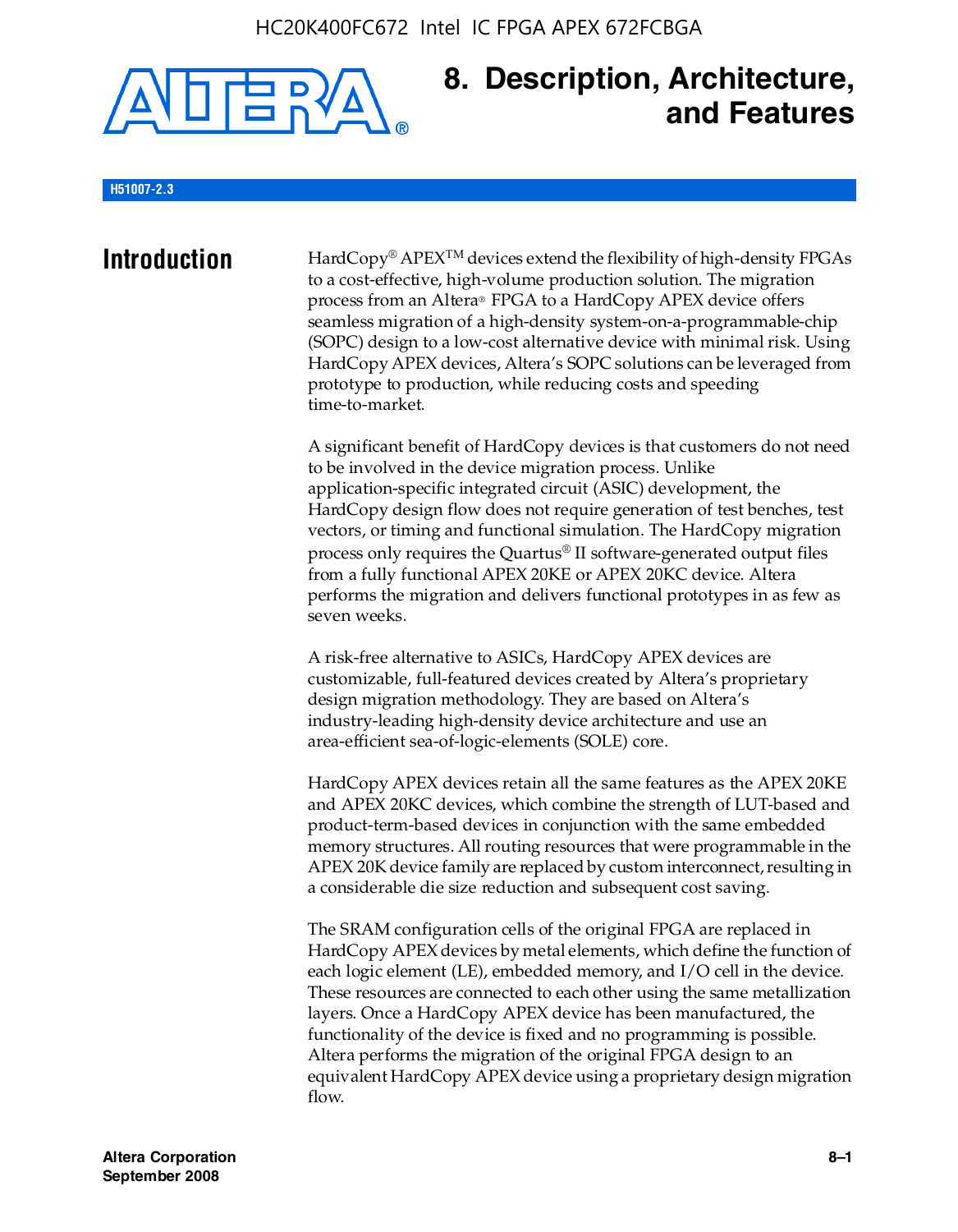The migration of a FPGA to a HardCopy APEX device begins with a user design that has been implemented in an APEX 20KE or APEX 20KC device. Table 8–1 shows the device equivalence for HardCopy and APEX 20KE or APEX 20KC devices.

| Table 8-1. HardCopy and APEX 20KE or APEX 20C Device Equivalence |                         |                         |  |
|------------------------------------------------------------------|-------------------------|-------------------------|--|
| <b>HardCopy APEX Device</b>                                      | <b>APEX 20KE Device</b> | <b>APEX 20KC Device</b> |  |
| HC20K1500                                                        | EP20K1500E              | EP20K1500C              |  |
| HC20K1000                                                        | EP20K1000E              | EP20K1000C              |  |
| HC20K600                                                         | EP20K600E               | EP20K600C               |  |
| HC20K400                                                         | EP20K400E               | EP20K400C               |  |

 $\mathbb{I}$  To ensure HardCopy device performance and functionality, the APEX 20K design must be completely debugged before committing the design to HardCopy device migration.

HardCopy APEX device implementation begins with extracting the Quartus II software-generated SRAM Object File (**.sof**) and converting its connectivity information into a structural Verilog HDL netlist. This netlist is then placed and routed in a similar fashion to a gate array. There are no dedicated routing channels. The router can exploit all available metal layers (up to four) and route over LE cells and other functional blocks. Altera's proprietary architecture and design methodology will guarantee virtually 100% routing of any APEX 20KE or APEX 20KC design compiled and fitted successfully using the Quartus II software. Place and route is timing-driven and will comply with the timing constraints of the original FPGA design as specified in the Quartus II software. Figure 8–1 shows a diagram of the HardCopy APEX device architecture.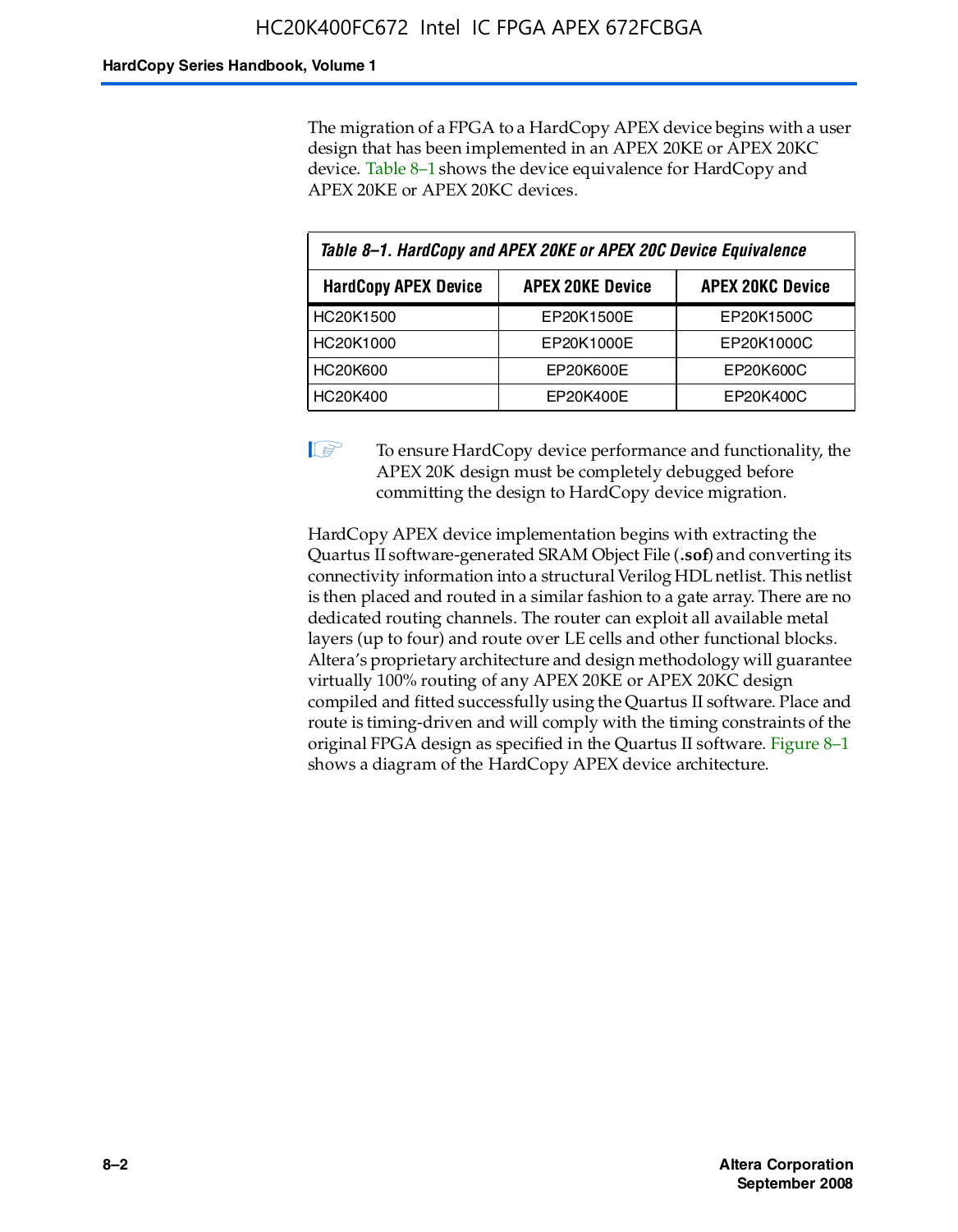



The strip of auxiliary gates (SOAG) is an Altera proprietary feature designed into the HardCopy APEX device and is used during the HardCopy device implementation process. The SOAG structures can be configured into several different types of functions through the use of metallization. For example, high fanout signals require adequate buffering, so buffers are built out of SOAG cells for this purpose.

HardCopy APEX devices include the same advanced features as the APEX 20KE and APEX 20KC devices, such as enhanced I/O standard support, content-addressable memory (CAM), additional global clocks, and enhanced ClockLock circuitry. Table 8–2 lists the features included in HardCopy APEX devices.

| Table 8–2. HardCopy APEX Device Features (Part 1 of 2) |                                                                                                                                     |  |  |
|--------------------------------------------------------|-------------------------------------------------------------------------------------------------------------------------------------|--|--|
| <b>Feature</b>                                         | <b>HardCopy Devices</b>                                                                                                             |  |  |
| MultiCore system integration                           | Full support                                                                                                                        |  |  |
| Hot-socketing support                                  | Full support                                                                                                                        |  |  |
| 32-/64-bit, 33-MHz PCI                                 | Full compliance                                                                                                                     |  |  |
| 32-/64-bit, 66-MHz PCI                                 | Full compliance                                                                                                                     |  |  |
| MultiVolt I/O operation                                | 1.8-V, 2.5-V, or 3.3-V $V_{\text{CCIO}}$<br>V <sub>CCIO</sub> selected bank by bank<br>5.0-V tolerant with use of external resistor |  |  |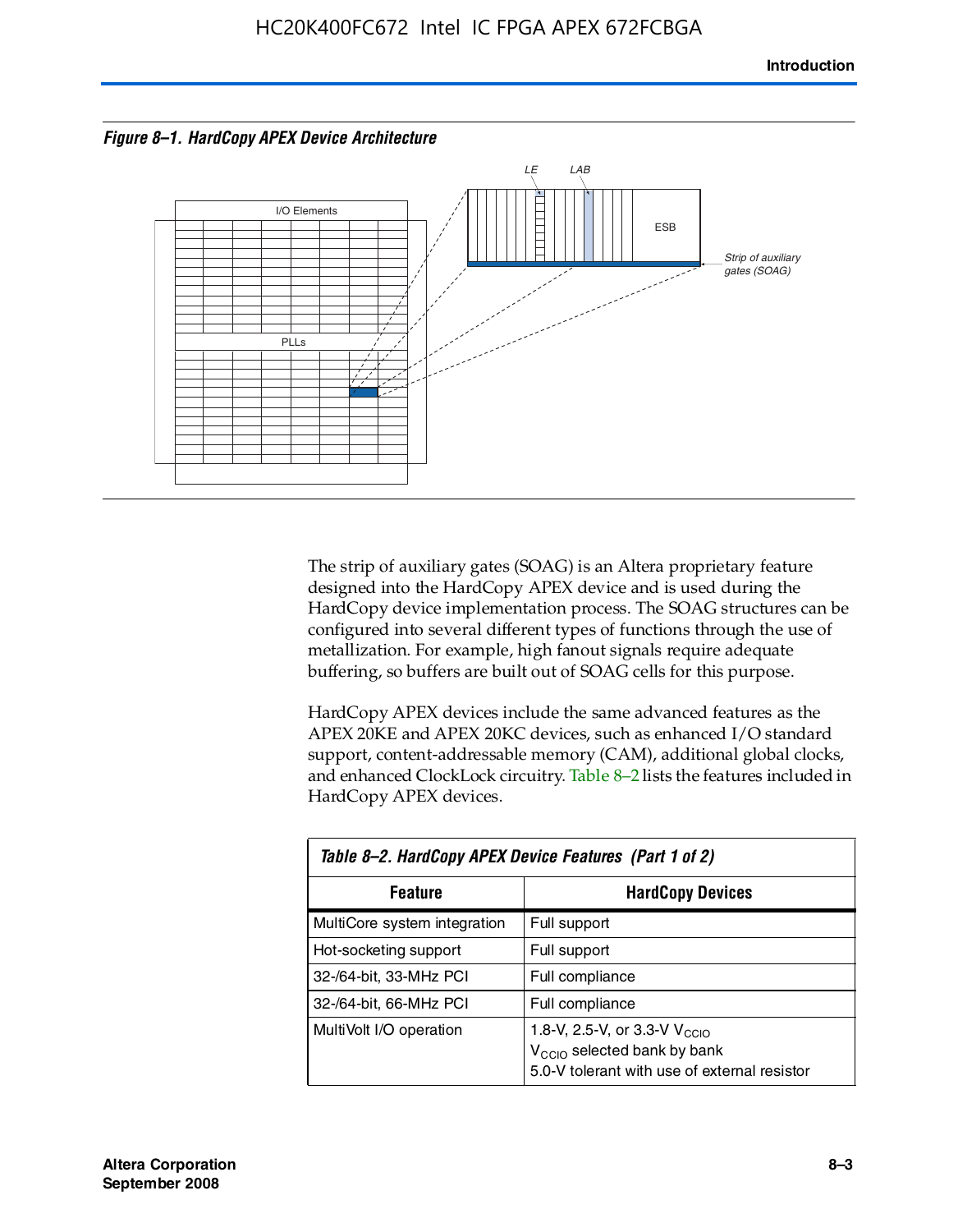| Table 8–2. HardCopy APEX Device Features (Part 2 of 2) |                                                                                                                                                                                                                                                                                |  |
|--------------------------------------------------------|--------------------------------------------------------------------------------------------------------------------------------------------------------------------------------------------------------------------------------------------------------------------------------|--|
| <b>Feature</b>                                         | <b>HardCopy Devices</b>                                                                                                                                                                                                                                                        |  |
| ClockLock support                                      | Clock delay reduction<br>$m/(n \times v)$ clock multiplication<br>Drive ClockLock output off-chip<br>External clock feedback<br>ClockShift circuitry<br>LVDS support<br>Up to four PLLs<br>ClockShift, clock phase adjustment                                                  |  |
| Dedicated clock and input pins                         | Eight                                                                                                                                                                                                                                                                          |  |
| I/O standard support                                   | 1.8-V, 2.5-V, 3.3-V, 5.0-V I/O<br>3.3-V PCI and PCI-X<br>3.3-V AGP<br><b>CTT</b><br>$GTI +$<br><b>LVCMOS</b><br><b>IVTTI</b><br>True-LVDS and LVPECL data pins<br>LVDS and LVPECL clock pins<br><b>HSTL class I</b><br>PCI-X<br>SSTL-2 class I and II<br>SSTL-3 class I and II |  |
| Memory support                                         | CAM<br>Dual-port RAM<br><b>FIFO</b><br><b>RAM</b><br><b>ROM</b>                                                                                                                                                                                                                |  |

All HardCopy APEX devices are tested using automatic test pattern generation (ATPG) vectors prior to shipment. For fully synchronous designs near 100%, fault coverage can be achieved through the built-in full-scan architecture. ATPG vectors allow the designer to focus on simulation and design verification.

Because the configuration of HardCopy APEX devices is built-in during manufacture, they cannot be configured in-system. However, if the APEX 20KE or APEC 20KC device configuration sequence must be emulated, the HardCopy APEX device has this capability.

**f all of the device features of APEX 20KE and APEX 20KC devices are** available in HardCopy APEX devices. For a detailed description of these device features, refer to the *APEX 20K Programmable Logic Device Family Data Sheet* and the *APEX 20KC Programmable Logic Device Family Data Sheet*.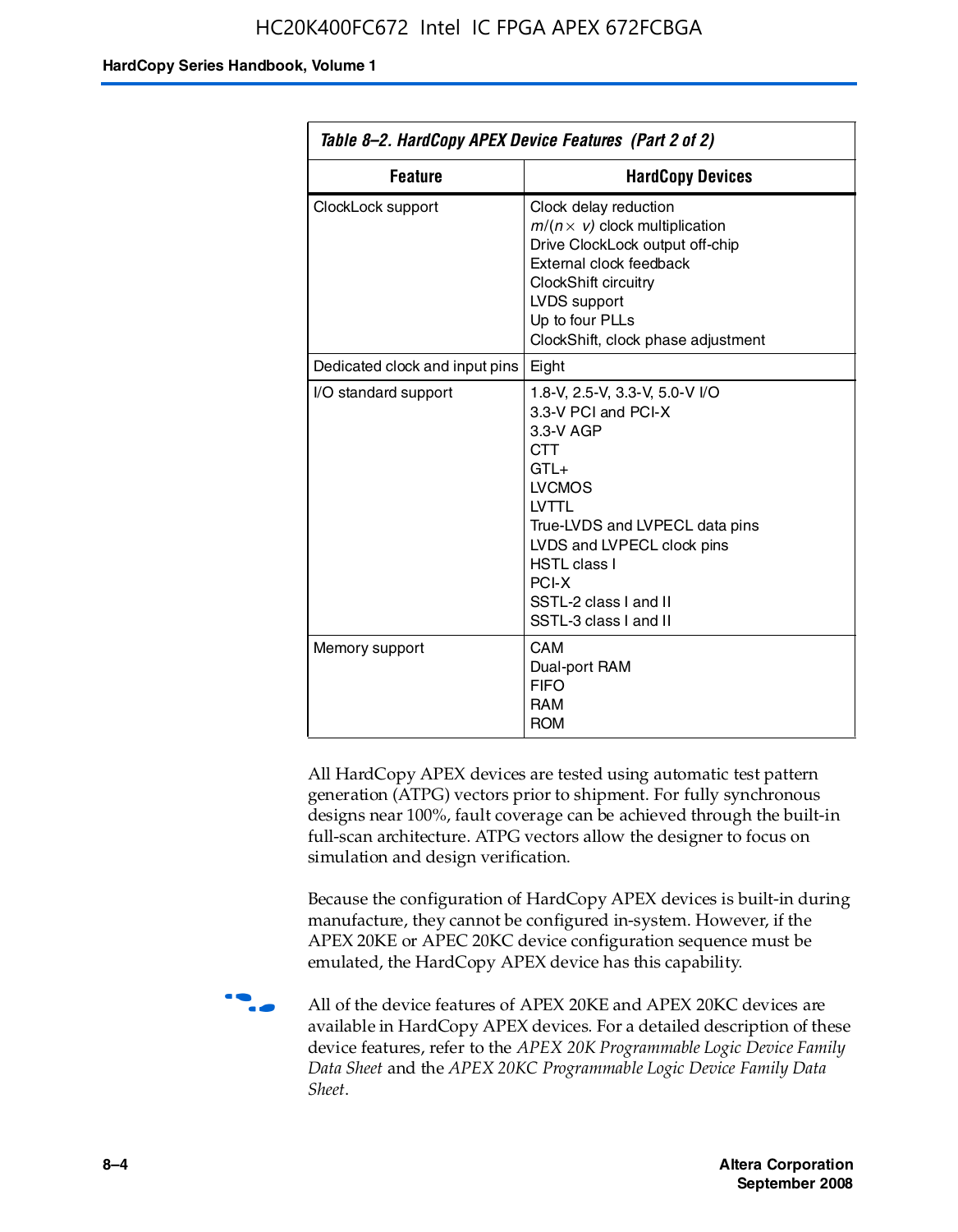# **Differences Between HardCopy APEX and APEX 20K FPGAs**

| <b>Differences</b>   |
|----------------------|
| <b>Between</b>       |
| <b>HardCopy APEX</b> |
| and APEX 20K         |
| <b>FPGAs</b>         |

Several differences must be considered before a design is ready for implementation in HardCopy technology:

HardCopy APEX devices are only customizable at the time they are manufactured. Make sure that the original APEX 20KE or APEX 20KC device has undergone thorough testing in the end-system before deciding to proceed with migration to a HardCopy APEX device, because no changes can be made to the HardCopy APEX device after it has been manufactured.

ESBs that are configured as RAM or CAM will power-up un-initialized in the HardCopy APEX device. In the FPGA it is possible to configure, or "pre-load," the ESB memory as part of the configuration sequence, then overwrite it when the device is in normal functional mode. This pre-loaded memory feature of the FPGA is not available in HardCopy devices. If a design contains RAM or CAM with assumed data values at power-up, then the HardCopy APEX device will not operate as expected. If a design uses this feature, it should be re-compiled without the memory pre-load. ESBs configured as ROM are fully supported.

- The JTAG boundary scan order in the HardCopy APEX device is different compared to the APEX 20K device. A HardCopy BSDL file that describes the re-ordered boundary scan chain should be used.
	- **1 The BSDL files for HardCopy APEX devices are different** from the corresponding APEX 20KE or APEX 20KC devices. Download the correct HardCopy BSDL file from Altera's website at **[www.altera.com](http://www.altera.com)**.

The advanced 0.18-μm aluminum metal process is used to support both APEX 20KE and APEX 20KC devices. The performance improvement achieved by the die size reduction and metal interconnect optimization more than offsets the need for copper in this case. Altera guarantees that a target HardCopy APEX device will provide the same or better performance as in the corresponding APEX 20KE or APEX 20KC device.

**Power-up Mode and Configuration Emulation**

Unlike their FPGA counterparts, HardCopy APEX devices do not need to be configured. However, to facilitate seamless migration, configuration can be emulated in these devices. There are three modes in which a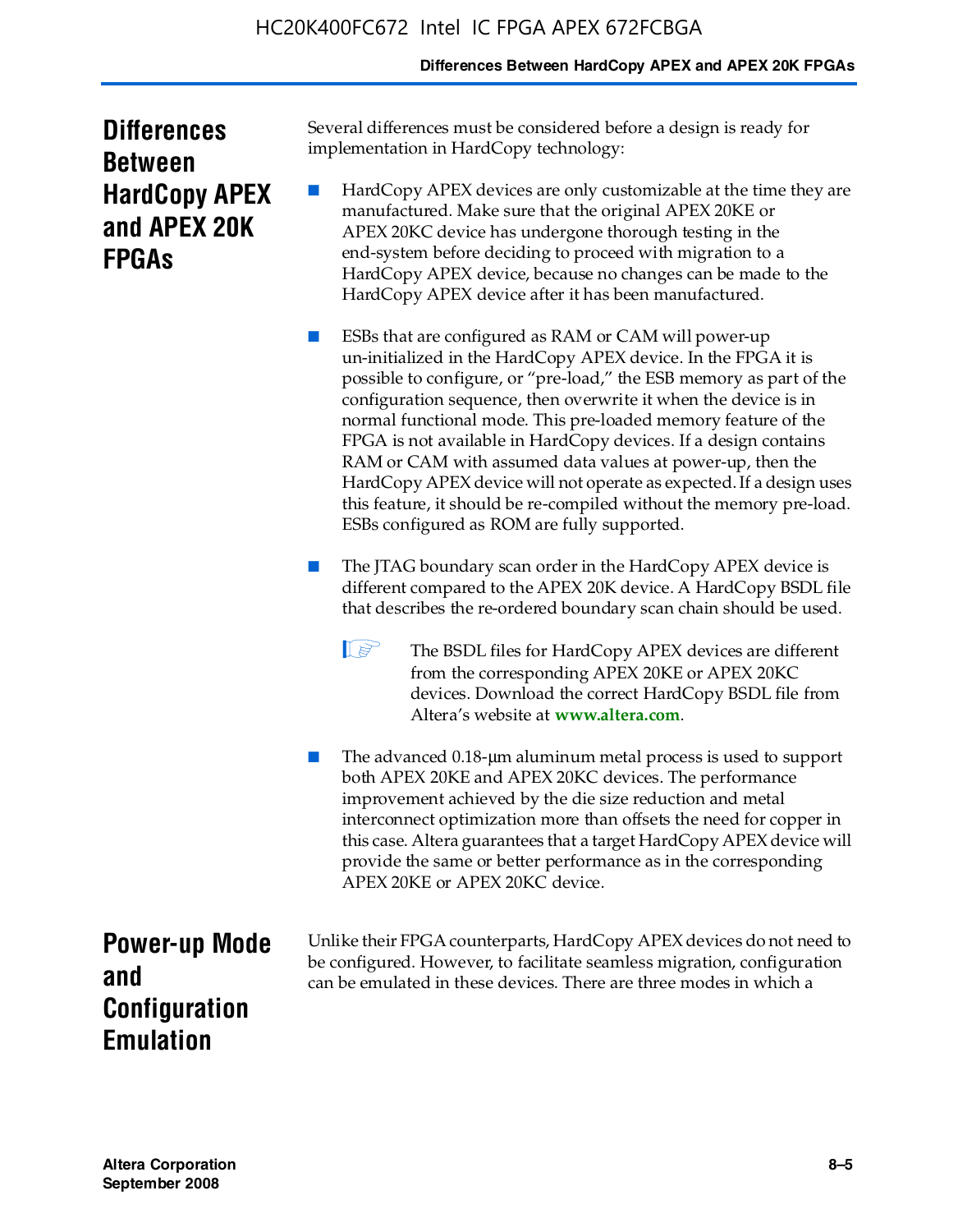HardCopy APEX device can be prepared for operation after power up: instant on, instant on after 50 ms, and configuration emulation. Each mode is described below.

■ In instant on mode, the HardCopy APEX device is available for use shortly after the device receives power. The on-chip power-on-reset (POR) circuit will set or reset all registers. The CONF\_DONE output will be tri-stated once the power-on reset has elapsed. No configuration device or configuration input signals are necessary.

In instant on after 50 ms mode, the HardCopy APEX device performs in a similar fashion to the Instant On mode, except that there is an additional delay of 50 ms (nominal), during which time the device is held in reset stage. The CONF DONE output is pulled low during this time and then tri-stated after the 50 ms have elapsed. No configuration devices or configuration input signals are necessary for this option.

In configuration emulation mode, the HardCopy APEX device undergoes an emulation of a full configuration sequence as if configured by an external processor or an EPC device. In this mode, the CONF\_DONE signal is tri-stated after the correct number of clock cycles. This mode may be useful where there is some dependency on the configuration sequence (for example, multi-device configuration or processor initialization). In this mode, the device expects to see all configuration control and data input signals.

# **Speed Grades** Because HardCopy APEX devices are customized, no speed grading is performed. All HardCopy APEX devices will meet the timing requirements of the original FPGA of the fastest speed grade. Generally, HardCopy APEX devices will have a higher  $f_{MAX}$  than the corresponding FPGA, but the speed increase will vary on a design-by-design basis.

# **Quartus II-Generated Output Files**

The HardCopy migration process requires several Quartus II software-generated files. These key output files are listed and explained below.

- The SRAM Object File (**.sof**) contains all of the necessary information needed to configure a FPGA
- The Compiler Report File (.csf.rpt) is parsed to extract useful information about the design
- The Verilog atom-based netlist file (**.vo**) is used to check the HardCopy netlist
- The pin out information file (**.pin**) contains user signal names and I/O configuration information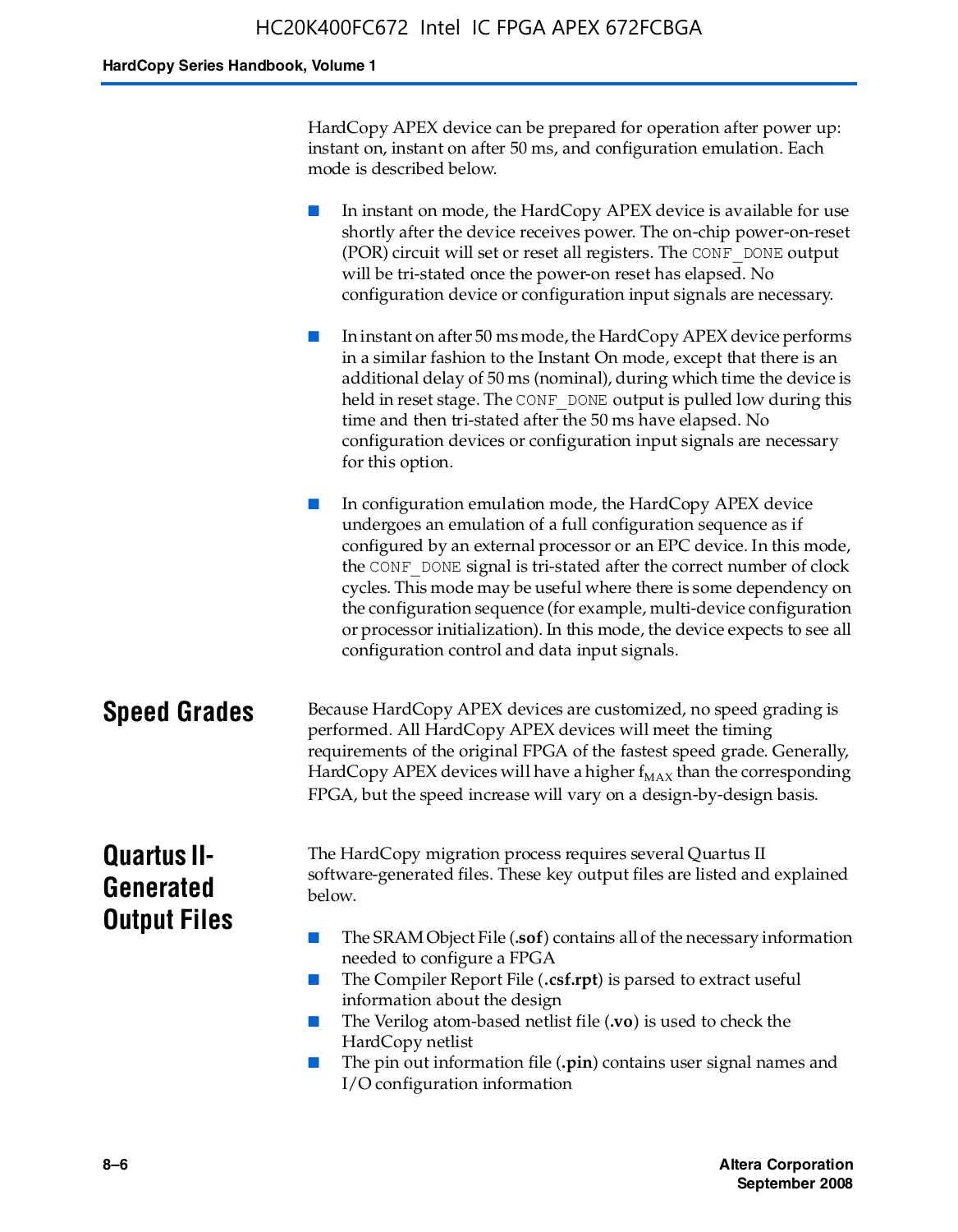- The Delay Information File (.sdo) is used to check the original FPGA timing
- A completed HardCopy timing requirements file describes all necessary timing information on the design. A template of this text file is available for download from the Altera website at **www.altera.com**.

The migration process consists of several steps. First, a netlist is constructed from the SOF. Then, the netlist is checked to ensure that the built-in scan test structures will operate correctly. The netlist is then fed into a place-and-route engine, and the design interconnect is generated. Static timing analysis ensures that all timing constraints are met, and static functional verification techniques are employed to ensure correct device migration. After successfully completing these stages, physical verification of the device takes place, and the metal mask layers are taped out to fabricate HardCopy APEX devices.

# **Document Revision History** Table 8–3 shows the revision history for this chapter.

| Table 8–3. Document Revision History |                                                                                                           |                           |  |  |
|--------------------------------------|-----------------------------------------------------------------------------------------------------------|---------------------------|--|--|
| <b>Date and Document</b><br>Version  | <b>Changes Made</b>                                                                                       | <b>Summary of Changes</b> |  |  |
| September 2008,<br>V <sub>2.3</sub>  | Updated chapter number and metadata.                                                                      |                           |  |  |
| June 2007, v2.2                      | Minor text edits.                                                                                         |                           |  |  |
| December 2006<br>v2.1                | Updated revision history.                                                                                 |                           |  |  |
| March 2006                           | Formerly chapter 10; no content change.                                                                   |                           |  |  |
| January 2005<br>v2.0                 | Update device names and other minor textual changes                                                       |                           |  |  |
| <b>June 2003</b><br>v1.0             | Initial release of Chapter 10, Description, Architecture and<br>Features, in the HardCopy Device Handbook |                           |  |  |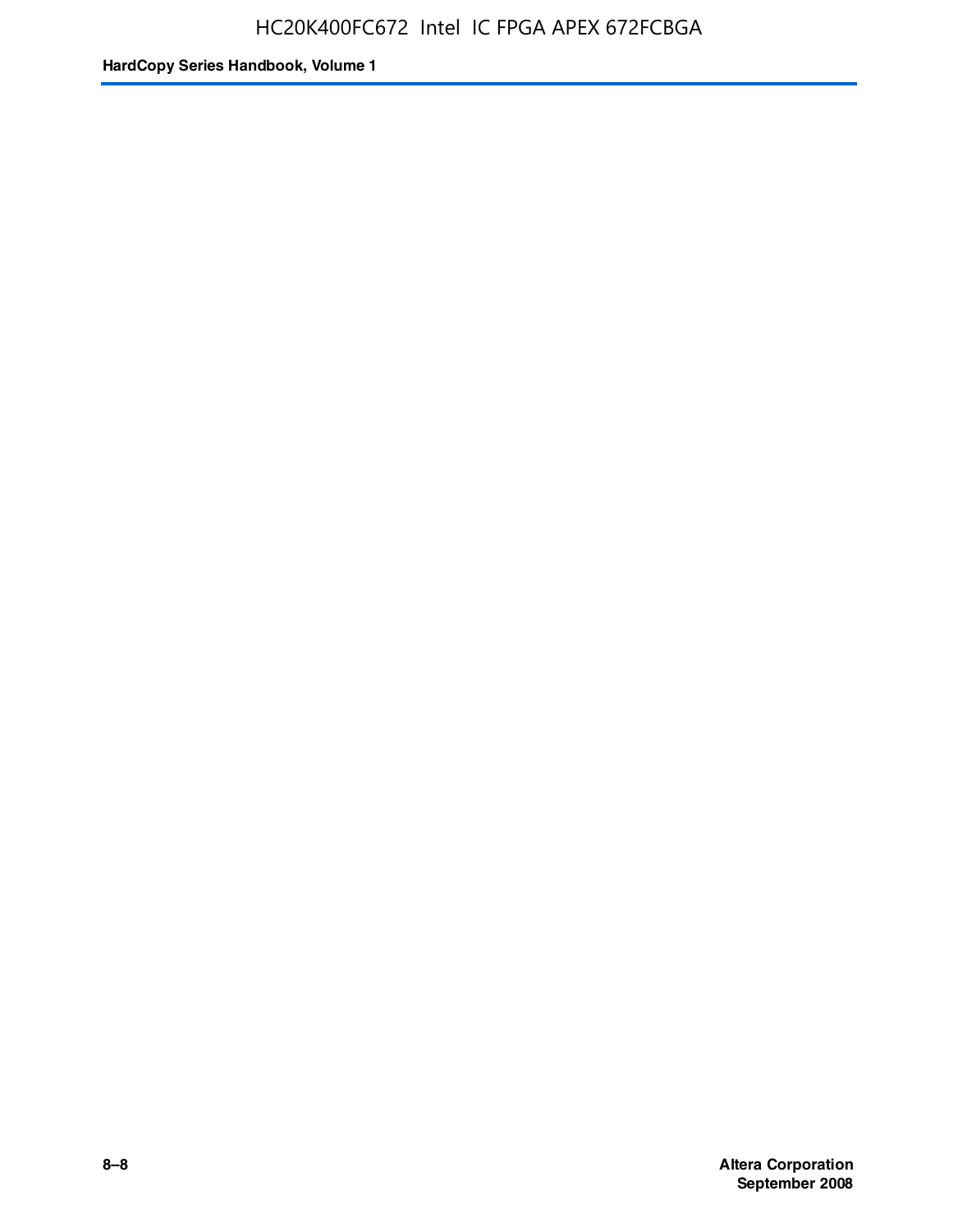

# **9. Boundary-Scan Support**

# **H51009-2.3**

# **IEEE Std. 1149.1 (JTAG) Boundary-Scan Support**

All HardCopy devices provide JTAG boundary-scan test (BST) circuitry that complies with the IEEE Std. 1149.1-1990 specification. HardCopy® APEX™ devices support the JTAG instructions shown in Table 9–1.

**1 The BSDL files for HardCopy devices are different from the** corresponding APEX 20KE or APEX 20KC parts. Download the [correct HardCopy BSDL file from Altera's website at](http://www.altera.com)  www.altera.com.

| Table 9-1. HardCopy APEX JTAG Instructions |                                                                                                                                                                                                                                                                                |  |  |  |
|--------------------------------------------|--------------------------------------------------------------------------------------------------------------------------------------------------------------------------------------------------------------------------------------------------------------------------------|--|--|--|
| <b>JTAG Instruction</b>                    | <b>Description</b>                                                                                                                                                                                                                                                             |  |  |  |
| SAMPLE/PRELOAD                             | SAMPLE/PRELOAD allows a snapshot of signals at the device pins to be<br>captured and examined during normal device operation and permits an initial<br>data pattern to be output at the device pins. It is also used by the SignalTap <sup>®</sup><br>embedded logic analyzer. |  |  |  |
| <b>EXTEST</b>                              | Allows the external circuitry and board-level interconnections to be tested by<br>forcing a test pattern at the output pins and capturing test results at the input pins.                                                                                                      |  |  |  |
| <b>BYPASS</b>                              | Places the 1-bit bypass register between the TDI and TDO pins, which allows the<br>BST data to pass synchronously through selected devices to adjacent devices<br>during normal device operation.                                                                              |  |  |  |
| <b>USERCODE</b>                            | Selects the 32-bit USERCODE register and places it between the TDI and TDO<br>pins, allowing the USERCODE to be serially shifted out of TDO.                                                                                                                                   |  |  |  |
| <b>IDCODE</b>                              | Selects the IDCODE register and places it between the TDI and TDO pins,<br>allowing the IDCODE to be serially shifted out of TDO.                                                                                                                                              |  |  |  |

HardCopy APEX devices instruction register length is 10 bits; the USERCODE register length is 32 bits. Tables 9–2 and 9–3 show the boundary-scan register length and device IDCODE information for HardCopy devices.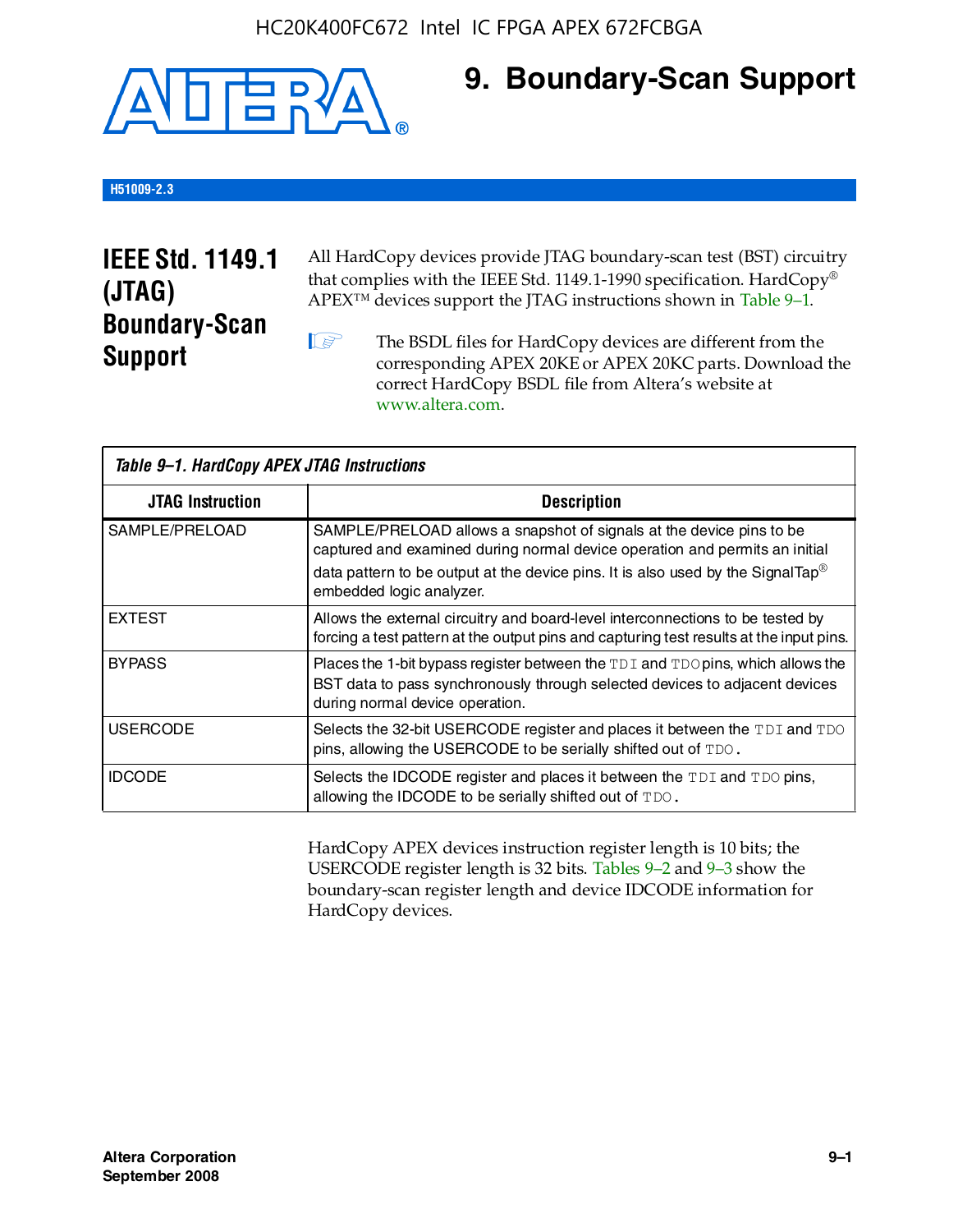# HC20K400FC672 Intel IC FPGA APEX 672FCBGA

#### **HardCopy Series Handbook, Volume 1**

| Table 9-2. HardCopy APEX Boundary-Scan Register Length |       |  |  |  |
|--------------------------------------------------------|-------|--|--|--|
| <b>Boundary-Scan Register Length</b><br><b>Device</b>  |       |  |  |  |
| HC20K400                                               | 1.506 |  |  |  |
| HC20K600                                               | 1.806 |  |  |  |
| HC20K1000                                              | 2,190 |  |  |  |
| HC20K1500                                              | 2.502 |  |  |  |

| Table 9–3. 32-Bit HardCopy APEX Device IDCODE |                               |                                    |                                                  |                  |  |  |  |  |
|-----------------------------------------------|-------------------------------|------------------------------------|--------------------------------------------------|------------------|--|--|--|--|
|                                               |                               | <b>IDCODE (32 Bits)</b> Note $(1)$ |                                                  |                  |  |  |  |  |
| <b>Device</b>                                 | Version<br>$(4 \text{ Bits})$ | Part Number (16 Bits)              | <b>Manufacturer</b><br><b>Identity (11 Bits)</b> | 1 (1 Bit)<br>(2) |  |  |  |  |
| HC20K400                                      | 0000                          | 1000 0100 0000 0000                | 000 0110 1110                                    |                  |  |  |  |  |
| HC20K600                                      | 0000                          | 1000 0110 0000 0000                | 000 0110 1110                                    |                  |  |  |  |  |
| HC20K1000                                     | 0000                          | 1001 0000 0000 0000                | 000 0110 1110                                    |                  |  |  |  |  |
| HC20K1500                                     | 0000                          | 1001 0101 0000 0000                | 0110 1110<br>000                                 |                  |  |  |  |  |

*Notes to Table 9–3:*

(1) The most significant bit (MSB) is on the left.

(2) The IDCODE's least significant bit (LSB) is always 1.

Figure 9–1 shows the timing requirements for the JTAG signals.



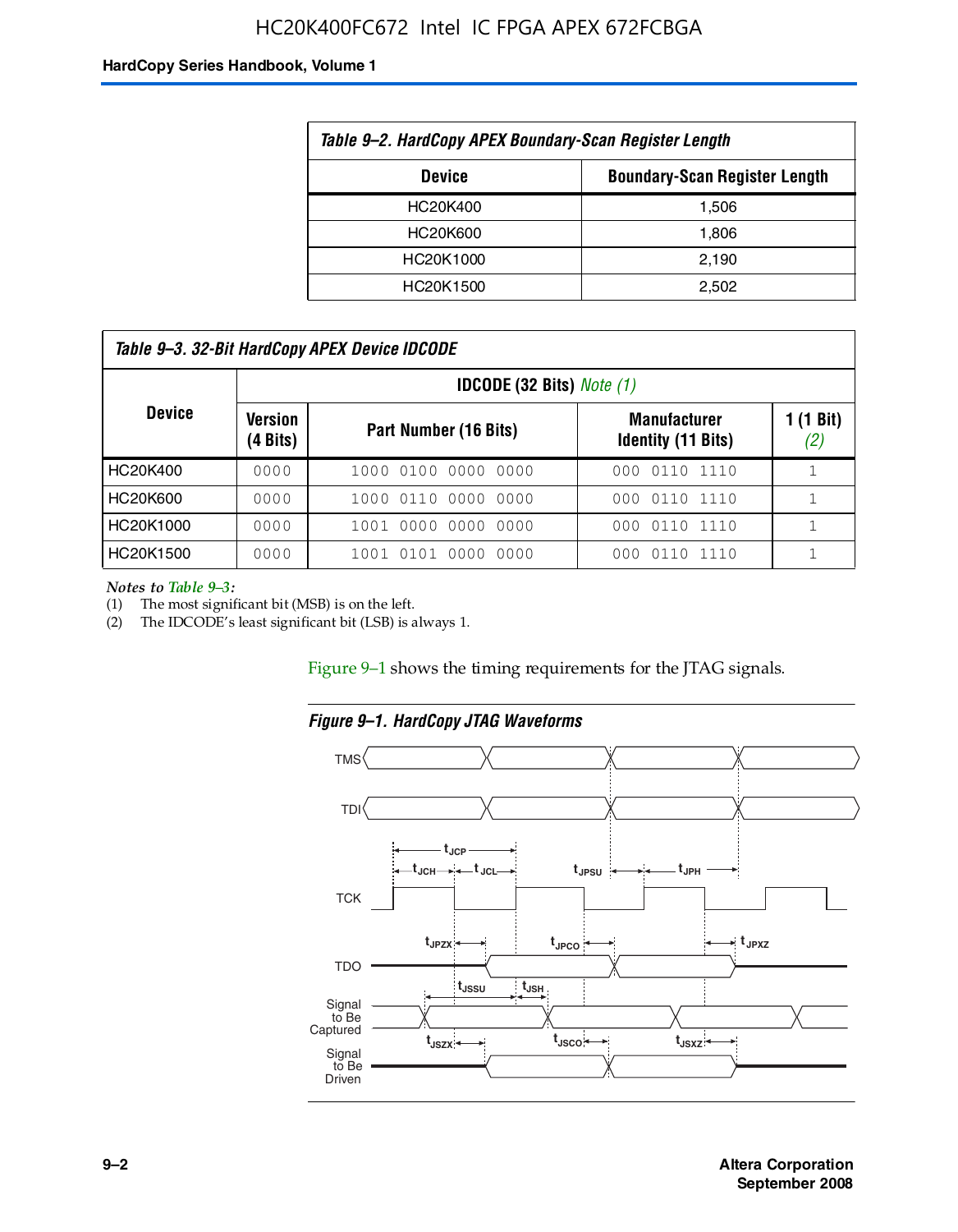Table 9–4 shows the JTAG timing parameters and values for HardCopy devices.

|                   | Table 9–4. HardCopy APEX JTAG Timing Parameters and Values |     |     |      |  |  |
|-------------------|------------------------------------------------------------|-----|-----|------|--|--|
| <b>Symbol</b>     | <b>Parameter</b>                                           | Min | Max | Unit |  |  |
| t <sub>JCP</sub>  | <b>TCK clock period</b>                                    | 100 |     | ns   |  |  |
| t <sub>JCH</sub>  | <b>TCK clock high time</b>                                 | 50  |     | ns   |  |  |
| t <sub>JCL</sub>  | <b>TCK clock low time</b>                                  | 50  |     | ns   |  |  |
| t <sub>JPSU</sub> | JTAG port setup time                                       | 20  |     | ns   |  |  |
| t <sub>JPH</sub>  | JTAG port hold time                                        | 45  |     | ns   |  |  |
| t <sub>JPCO</sub> | JTAG port clock to output                                  |     | 25  | ns   |  |  |
| t <sub>JPZX</sub> | JTAG port high impedance to valid output                   |     | 25  | ns   |  |  |
| t <sub>JPXZ</sub> | JTAG port valid output to high impedance                   |     | 25  | ns   |  |  |
| t <sub>JSSU</sub> | Capture register setup time                                | 20  |     | ns   |  |  |
| $t_{\sf JSH}$     | Capture register hold time                                 | 45  |     | ns   |  |  |
| t <sub>usco</sub> | Update register clock to output                            |     | 35  | ns   |  |  |
| t <sub>JSZX</sub> | Update register high impedance to valid output             |     | 35  | ns   |  |  |
| $t_{JSXZ}$        | Update register valid output to high impedance             |     | 35  | ns   |  |  |



**f** For more information about using JTAG BST circuitry in Altera devices, refer to *Application Note 39 (IEEE Std. 1149.1 (JTAG) Boundary-Scan Testing in Altera Devices*.

# **Document Revision History**

Table 9–5 shows the revision history for this chapter.

| Table 9–5. Document Revision History (Part 1 of 2) |                                         |                           |  |
|----------------------------------------------------|-----------------------------------------|---------------------------|--|
| <b>Date and Document</b><br>Version                | <b>Changes Made</b>                     | <b>Summary of Changes</b> |  |
| September 2008,<br>v2.3                            | Updated chapter number and metadata.    |                           |  |
| June 2007, v2.2                                    | Minor text edits.                       |                           |  |
| December 2006<br>v2.1                              | Updated revision history.               | Updated revision history. |  |
| March 2006                                         | Formerly chapter 11; no content change. |                           |  |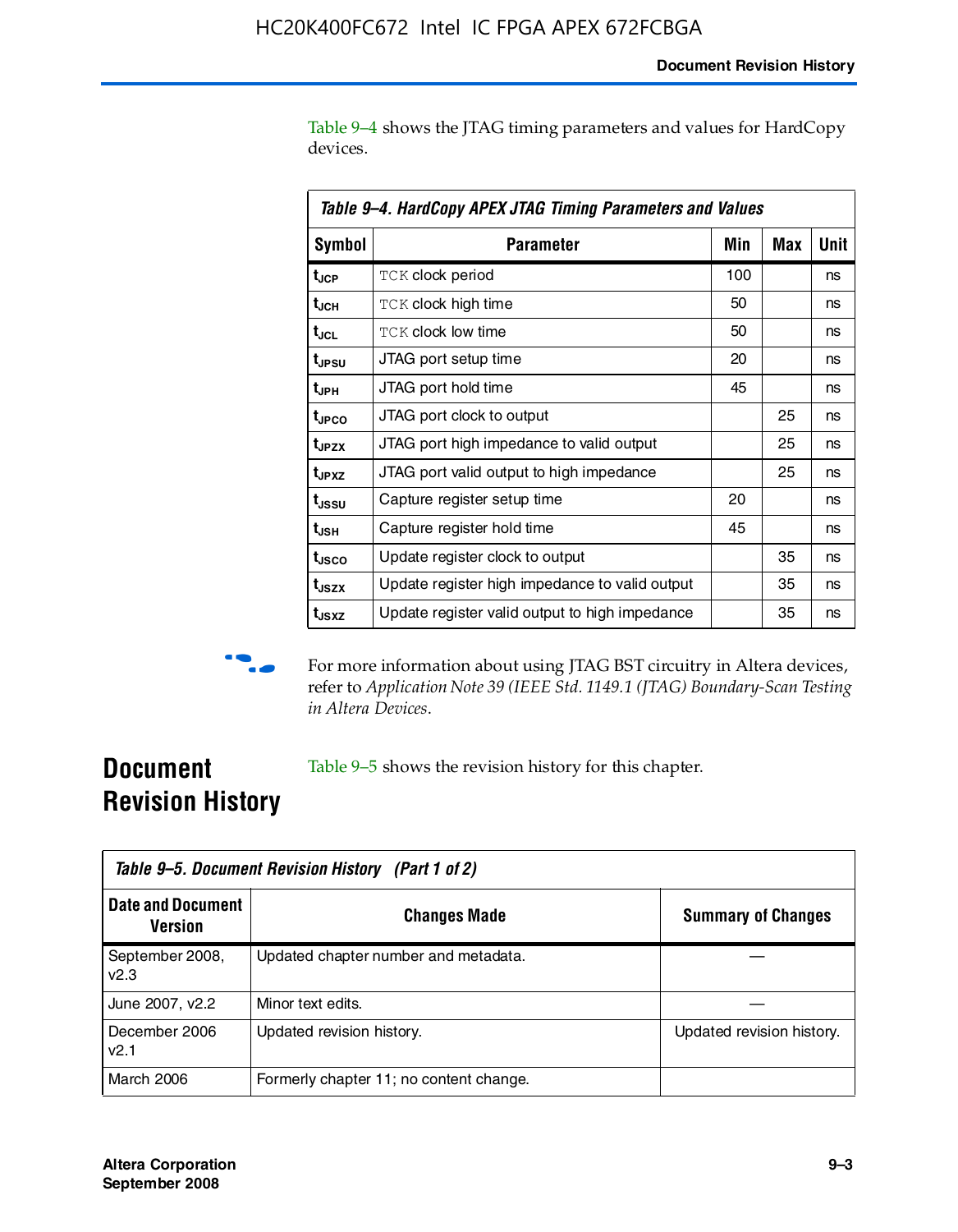| Table 9–5. Document Revision History (Part 2 of 2) |                                                                                     |                           |  |
|----------------------------------------------------|-------------------------------------------------------------------------------------|---------------------------|--|
| <b>Date and Document</b><br>Version                | <b>Changes Made</b>                                                                 | <b>Summary of Changes</b> |  |
| January 2005<br>v2.0                               | Update device names and other minor textual changes.                                |                           |  |
| June 2003<br>v1.0                                  | Initial release of <i>Boundary-Scan Support</i> in the HardCopy<br>Device Handbook. |                           |  |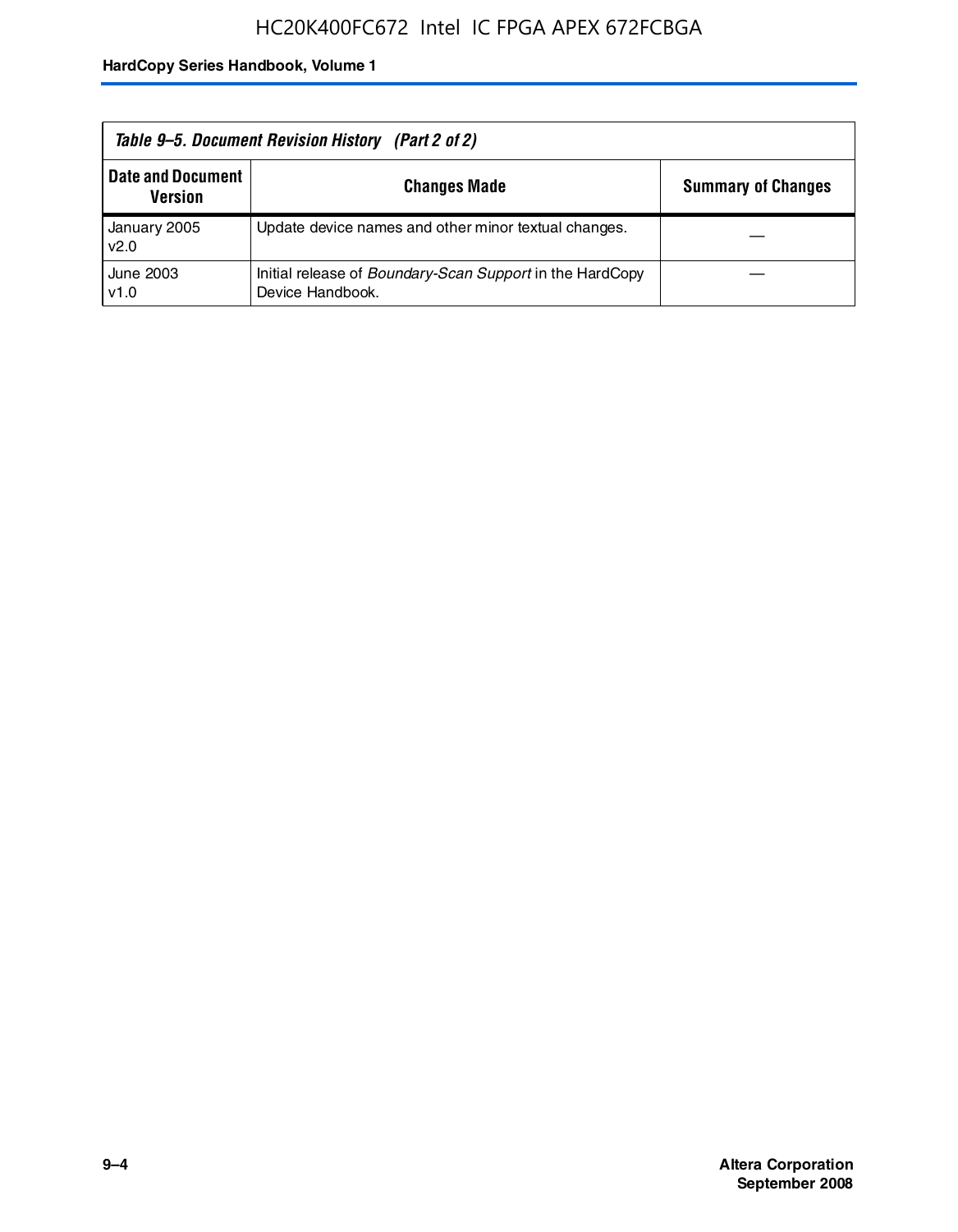

# **10. Operating Conditions**

# **H51010-2.3**

# **Recommended Operating Conditions**

Tables 10–1 through 10–4 provide information on absolute maximum ratings, recommended operating conditions, DC operating conditions, and capacitance for 1.8-V HardCopy® APEX<sup>TM</sup> devices.

|                           | Table 10–1. HardCopy APEX Device Absolute Maximum Ratings Note (1) |                              |        |     |             |  |
|---------------------------|--------------------------------------------------------------------|------------------------------|--------|-----|-------------|--|
| Symbol                    | <b>Parameter</b>                                                   | <b>Conditions</b>            | Min    | Max | <b>Unit</b> |  |
| <b>V<sub>CCINT</sub></b>  | Supply voltage                                                     | With respect to ground $(2)$ | $-0.5$ | 2.5 | v           |  |
| V <sub>CCIO</sub>         |                                                                    |                              | $-0.5$ | 4.6 | ν           |  |
| $V_1$                     | DC input voltage                                                   |                              | $-0.5$ | 4.6 | v           |  |
| $I_{OUT}$                 | DC output current, per pin                                         |                              | $-25$  | 25  | mA          |  |
| $\mathsf{T}_{\text{STG}}$ | Storage temperature                                                | No bias                      | $-65$  | 150 | °€          |  |
| $T_{\sf AMB}$             | Ambient temperature                                                | Under bias                   | $-65$  | 135 | °C          |  |
| $T_{\rm J}$               | Junction temperature                                               | BGA packages, under bias     |        | 135 | °C          |  |

| Table 10–2. HardCopy APEX Device Recommended Operating Conditions |                                                        |                    |                  |                   |              |  |  |
|-------------------------------------------------------------------|--------------------------------------------------------|--------------------|------------------|-------------------|--------------|--|--|
| Symbol                                                            | <b>Parameter</b>                                       | <b>Conditions</b>  | Min              | Max               | Unit         |  |  |
| $V_{\text{CCINT}}$                                                | Supply voltage for internal<br>logic and input buffers | (3), (4)           | 1.71<br>(1.71)   | 1.89<br>(1.89)    | $\vee$       |  |  |
| V <sub>CCIO</sub>                                                 | Supply voltage for output<br>buffers, 3.3-V operation  | (3), (4)           | 3.00<br>(3.00)   | 3.60<br>(3.60)    | $\vee$       |  |  |
|                                                                   | Supply voltage for output<br>buffers, 2.5-V operation  | (3), (4)           | 2.375<br>(2.375) | 2.625<br>(2.625)  | $\vee$       |  |  |
| $V_1$                                                             | Input voltage                                          | (2), (5)           | $-0.5$           | 4.1               | $\vee$       |  |  |
| $V_{\rm O}$                                                       | Output voltage                                         |                    | 0                | V <sub>CCIO</sub> | $\vee$       |  |  |
| $T_{\rm J}$                                                       | Junction temperature                                   | For commercial use | 0                | 85                | $^{\circ}$ C |  |  |
|                                                                   |                                                        | For industrial use | $-40$            | 100               | $^{\circ}$ C |  |  |
| $t_{R}$                                                           | Input rise time (10% to 90%)                           |                    |                  | 40                | ns           |  |  |
| $t_F$                                                             | Input fall time $(90\% \text{ to } 10\%)$              |                    |                  | 40                | ns           |  |  |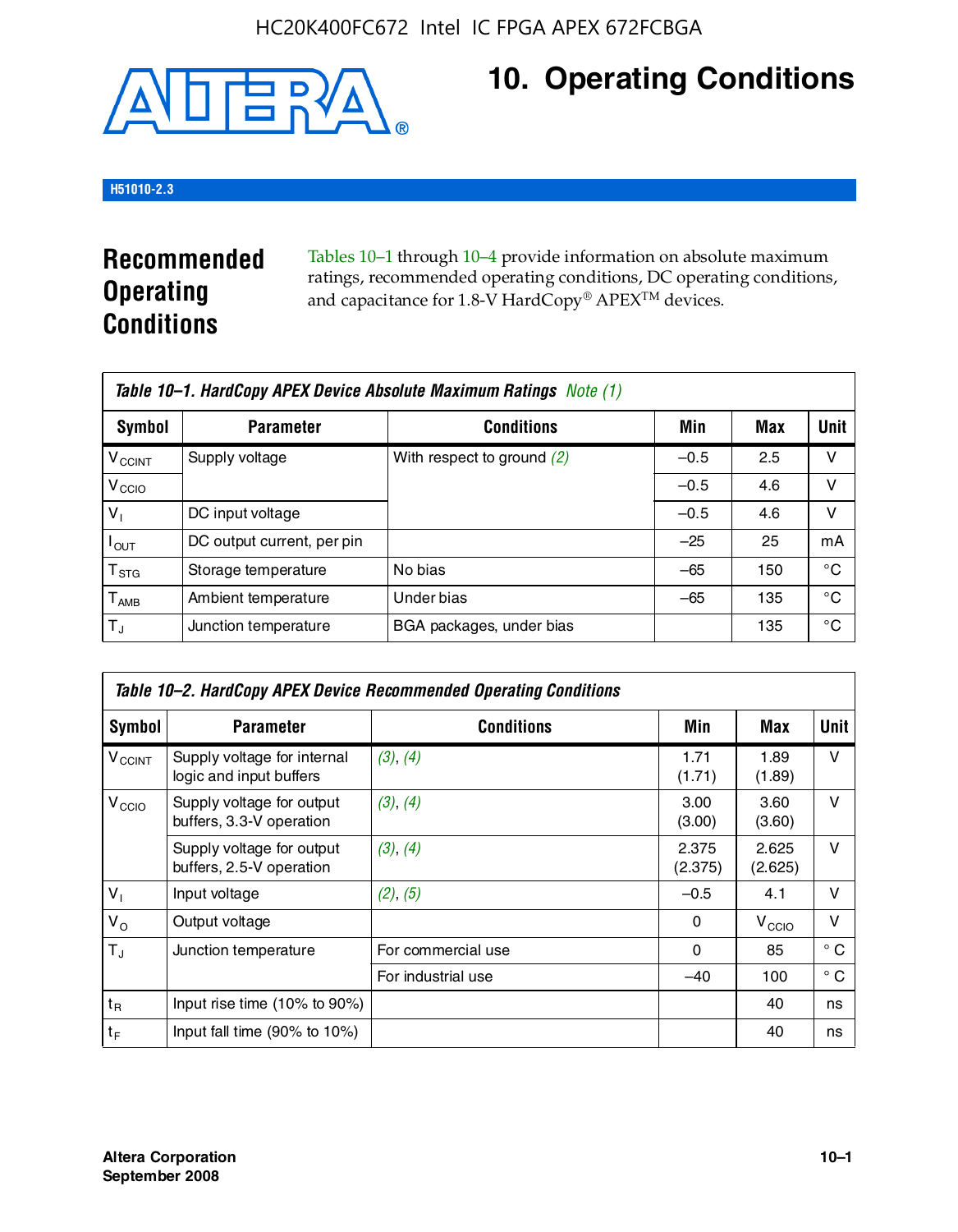# HC20K400FC672 Intel IC FPGA APEX 672FCBGA

|                 | Table 10–3. HardCopy APEX Device DC Operating Conditions (Part 1 of 2) Notes $(6)$ , $(7)$ , $(8)$ |                                                                        |                                          |     |                                         |      |
|-----------------|----------------------------------------------------------------------------------------------------|------------------------------------------------------------------------|------------------------------------------|-----|-----------------------------------------|------|
| Symbol          | <b>Parameter</b>                                                                                   | <b>Conditions</b>                                                      | Min                                      | Typ | Max                                     | Unit |
| $V_{\text{IH}}$ | High-level LVTTL, CMOS, or<br>3.3-V PCI input voltage                                              |                                                                        | 1.7,<br>$0.5 \times V_{\text{CCIO}}$ (8) |     | 4.1                                     | v    |
| $V_{IL}$        | Low-level LVTTL. CMOS. or<br>3.3-V PCI input voltage                                               |                                                                        | $-0.5$                                   |     | 0.8,<br>$0.3 \times V_{\text{CCIO}}(8)$ | v    |
| $V_{OH}$        | 3.3-V high-level LVTTL output<br>voltage                                                           | $I_{OH} = -12$ mA DC,<br>$V_{\text{CCIO}} = 3.00 \text{ V} (9)$        | 2.4                                      |     |                                         | v    |
|                 | 3.3-V high-level LVCMOS<br>output voltage                                                          | $I_{OH} = -0.1$ mA DC,<br>$V_{\text{CCIO}} = 3.00 \text{ V} (9)$       | $V_{\text{CCIO}} - 0.2$                  |     |                                         | v    |
|                 | 3.3-V high-level PCI output<br>voltage                                                             | $I_{OH} = -0.5$ mA DC,<br>$V_{\text{CCIO}} = 3.00$ to 3.60 V<br>(9)    | $0.9 \times V_{\text{CCIO}}$             |     |                                         | v    |
|                 | 2.5-V high-level output<br>voltage                                                                 | $I_{OH} = -0.1$ mA DC,<br>$V_{\text{CCIO}} = 2.30 V (9)$               | 2.1                                      |     |                                         | v    |
|                 |                                                                                                    | $I_{OH} = -1$ mA DC,<br>$V_{\text{CCIO}} = 2.30 \text{ V} (9)$         | 2.0                                      |     |                                         | v    |
|                 |                                                                                                    | $I_{OH} = -2$ mA DC,<br>$V_{\text{CCIO}} = 2.30 \text{ V} (9)$         | 1.7                                      |     |                                         | v    |
| $V_{OL}$        | 3.3-V low-level LVTTL output<br>voltage                                                            | $I_{OL}$ = 12 mA DC,<br>$V_{\text{CCIO}} = 3.00 V (10)$                |                                          |     | 0.4                                     | v    |
|                 | 3.3-V low-level LVCMOS<br>output voltage                                                           | $I_{OL} = 0.1$ mA DC,<br>$V_{\text{CCIO}} = 3.00 \text{ V} (10)$       |                                          |     | 0.2                                     | v    |
|                 | 3.3-V low-level PCI output<br>voltage                                                              | $I_{OL}$ = 1.5 mA DC,<br>$V_{\text{CCIO}} = 3.00$ to 3.60 V<br>(10)    |                                          |     | $0.1 \times V_{\text{CCIO}}$            | v    |
|                 | 2.5-V low-level output voltage                                                                     | $I_{OL} = 0.1$ mA DC,<br>$V_{\text{CCIO}} = 2.30 \text{ V} (10)$       |                                          |     | 0.2                                     | v    |
|                 |                                                                                                    | $I_{OL}$ = 1 mA DC,<br>$V_{\text{CCIO}} = 2.30 V (10)$                 |                                          |     | 0.4                                     | v    |
|                 |                                                                                                    | $I_{OL}$ = 2 mA DC,<br>$V_{\text{CCIO}} = 2.30 \text{ V} (10)$         |                                          |     | 0.7                                     | v    |
| Ъ.              | Input pin leakage current (11)                                                                     | $V_1 = 4.1$ to $-0.5$ V                                                | $-10$                                    |     | 10                                      | μA   |
| $I_{OZ}$        | Tri-stated I/O pin leakage<br>current (11)                                                         | $V_0 = 4.1$ to $-0.5$ V                                                | $-10$                                    |     | 10                                      | μA   |
| $I_{CC0}$       | V <sub>CC</sub> supply current (standby)<br>(All ESBs in power-down<br>mode)                       | $V_1$ = ground, no load,<br>no toggling inputs,<br>-7 speed grade      |                                          | 10  |                                         | mA   |
|                 |                                                                                                    | $V_1$ = ground, no load,<br>no toggling inputs,<br>-8, -9 speed grades |                                          | 5   |                                         | mA   |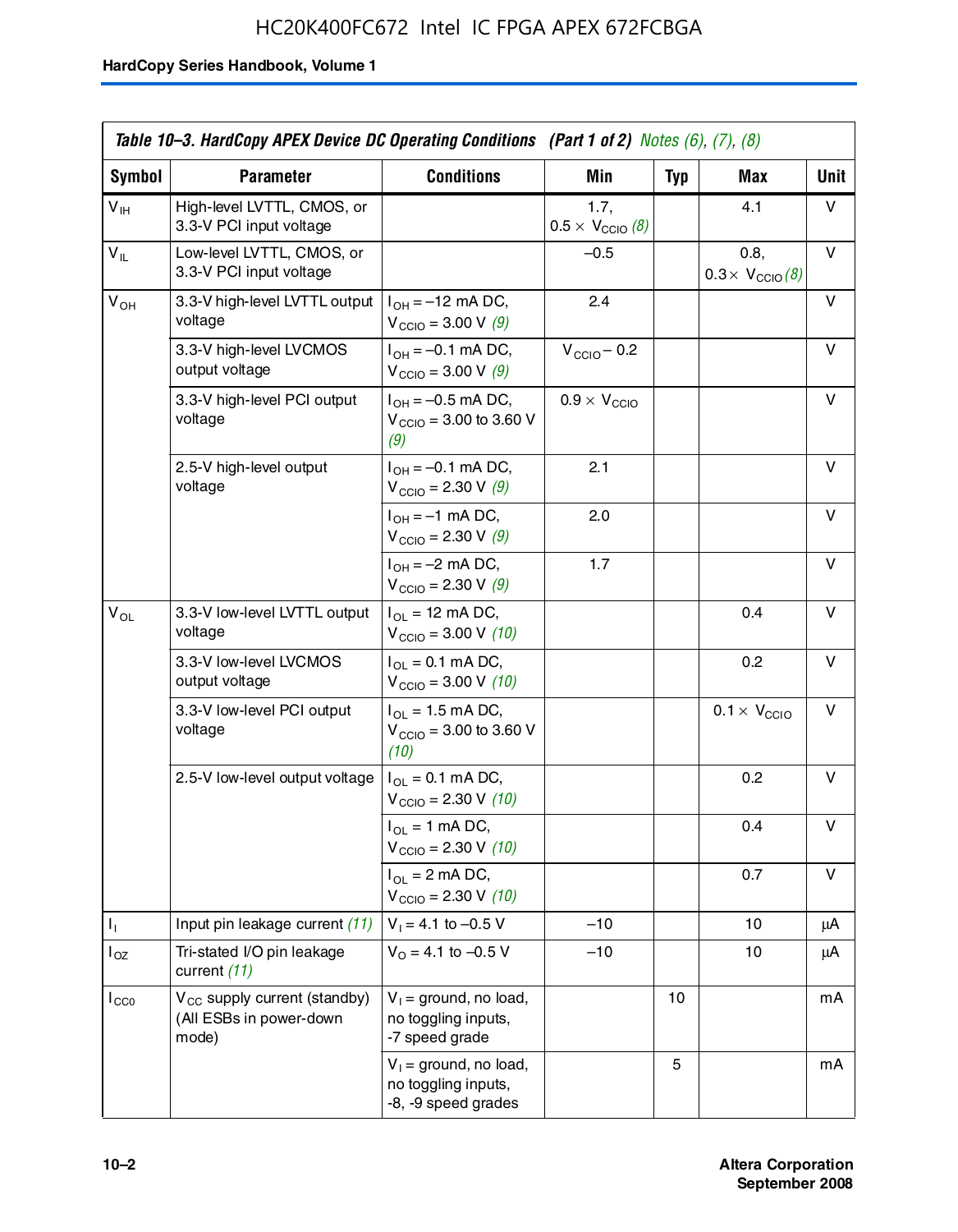## **Recommended Operating Conditions**

|            | Table 10-3. HardCopy APEX Device DC Operating Conditions (Part 2 of 2) Notes (6), (7), (8) |                                          |     |     |     |           |  |
|------------|--------------------------------------------------------------------------------------------|------------------------------------------|-----|-----|-----|-----------|--|
| Symbol     | <b>Parameter</b>                                                                           | <b>Conditions</b>                        | Min | Typ | Max | Unit      |  |
| $R_{CONF}$ | Value of I/O pin pull-up                                                                   | $V_{\text{CCIO}} = 3.0 \text{ V} (12)$   | 20  |     | 50  | $k\Omega$ |  |
|            | resistor before and during<br>configuration emulation                                      | $V_{\text{CCIO}} = 2.375 \text{ V}$ (12) | 30  |     | 80  | $k\Omega$ |  |
|            |                                                                                            | $V_{\text{CCIO}} = 1.71 \text{ V}$ (12)  | 60  |     | 150 | $k\Omega$ |  |

|                    | <b>Table 10–4. HardCopy APEX Device Capacitance</b> Note (13) |                              |     |     |     |  |
|--------------------|---------------------------------------------------------------|------------------------------|-----|-----|-----|--|
| Symbol             | <b>Parameter</b>                                              | <b>Conditions</b>            | Min | Typ | Max |  |
| $C_{\text{IN}}$    | Input capacitance                                             | $V_{IN} = 0$ V, f = 1.0 MHz  |     | 8   | pF  |  |
| $C_{\text{INCLK}}$ | Input capacitance on<br>dedicated clock pin                   | $V_{IN} = 0$ V, f = 1.0 MHz  |     | 12  | pF  |  |
| $C_{\text{OUT}}$   | Output capacitance                                            | $V_{OUT} = 0$ V, f = 1.0 MHz |     | 8   | pF  |  |

### *Notes to Table 10–1 through 10–4:*

- (1) Refer to the *Operating Requirements for Altera Devices Data Sheet*.
- (2) Minimum DC input is –0.5 V. During transitions, the inputs may undershoot to –0.5 V or overshoot to 4.6 V for input currents less than 100 mA and periods shorter than 20 ns.
- (3) Numbers in parentheses are for industrial-temperature-range devices.
- (4) Maximum  $V_{CC}$  rise time is 100 ms, and  $V_{CC}$  must rise monotonically.
- (5) All pins (including dedicated inputs, clock, I/O, and JTAG pins) may be driven before  $V_{\text{CCINT}}$  and  $V_{\text{CCIO}}$  are powered.
- (6) Typical values are for  $T_A = 25^{\circ}$  C,  $V_{CCTNT} = 1.8$  V, and  $V_{CCTO} = 1.8$  V, 2.5 V, or 3.3 V.
- (7) These values are specified under the HardCopy device recommended operating conditions, as shown in Table 10–2 on page 10–1.
- (8) Refer to *AN 117: Using Selectable I/O Standards in Altera Devices* for the V<sub>IH</sub>, V<sub>IL</sub>, V<sub>OH</sub>, V<sub>OL</sub>, and I<sub>I</sub> parameters when  $V_{\text{CCIO}} = 1.8 \text{ V}$ .
- (9) The APEX 20KE input buffers are compatible with 1.8-V, 2.5-V and 3.3-V (LVTTL and LVCMOS) signals. Additionally, the input buffers are 3.3-V PCI compliant. Input buffers also meet specifications for GTL+, CTT, AGP, SSTL-2, SSTL-3, and HSTL.
- (10) The  $I_{OH}$  parameter refers to high-level TTL, PCI, or CMOS output current.
- (11) This value is specified for normal device operation. The value may vary during power-up.
- (12) Pin pull-up resistance values will be lower if an external source drives the pin higher than  $V_{CCIO}$ .
- (13) Capacitance is sample-tested only.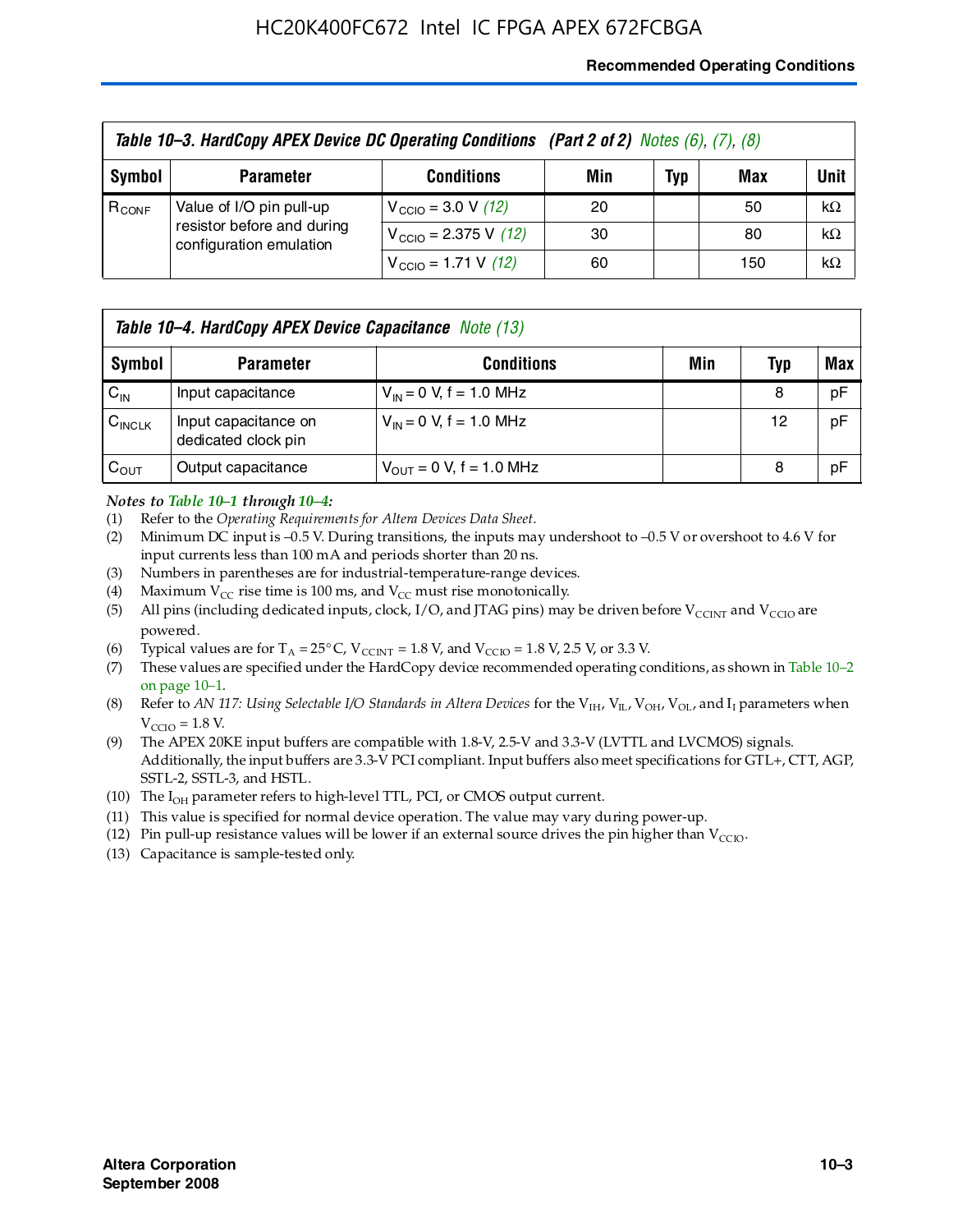Tables 10–5 through 10–20 list the DC operating specifications for the supported I/O standards. These tables list minimal specifications only; HardCopy devices may exceed these specifications.

|                           | Table 10-5. LVTTL I/O Specifications |                                                                 |                |                         |              |  |  |  |  |
|---------------------------|--------------------------------------|-----------------------------------------------------------------|----------------|-------------------------|--------------|--|--|--|--|
| Symbol                    | <b>Parameter</b>                     | <b>Conditions</b>                                               | <b>Minimum</b> | <b>Maximum</b>          | <b>Units</b> |  |  |  |  |
| $V_{\text{CCIO}}$         | Output supply<br>voltage             |                                                                 | 3.0            | 3.6                     | v            |  |  |  |  |
| $V_{\text{IH}}$           | High-level input<br>voltage          |                                                                 | 2.0            | $V_{\text{CCIO}} + 0.3$ | $\vee$       |  |  |  |  |
| $V_{IL}$                  | Low-level input<br>voltage           |                                                                 | $-0.3$         | 0.8                     | v            |  |  |  |  |
| $\mathsf{I}_{\mathsf{I}}$ | Input pin leakage<br>current         | $V_{IN} = 0$ V or 3.3 V                                         | $-10$          | 10                      | μA           |  |  |  |  |
| $V_{OH}$                  | High-level output<br>voltage         | $I_{OH} = -12$ mA,<br>$V_{\text{CCIO}} = 3.0 V (1)$             | 2.4            |                         | $\vee$       |  |  |  |  |
| $V_{OL}$                  | Low-level output<br>voltage          | $I_{\Omega I} = 12 \text{ mA}$<br>$V_{\text{CCIO}} = 3.0 V (2)$ |                | 0.4                     | $\vee$       |  |  |  |  |

|                   | Table 10-6. LVCMOS I/O Specifications |                                                       |                         |                  |              |  |  |  |  |
|-------------------|---------------------------------------|-------------------------------------------------------|-------------------------|------------------|--------------|--|--|--|--|
| Symbol            | <b>Parameter</b>                      | <b>Conditions</b>                                     | <b>Minimum</b>          | <b>Maximum</b>   | <b>Units</b> |  |  |  |  |
| V <sub>CCIO</sub> | Power supply<br>voltage range         |                                                       | 3.0                     | 3.6              | v            |  |  |  |  |
| $V_{\text{IH}}$   | High-level input<br>voltage           |                                                       | 2.0                     | $V_{CClO}$ + 0.3 | v            |  |  |  |  |
| $V_{IL}$          | Low-level input<br>voltage            |                                                       | $-0.3$                  | 0.8              | $\vee$       |  |  |  |  |
| H,                | Input pin leakage<br>current          | $V_{IN} = 0$ V or 3.3 V                               | $-10$                   | 10               | μA           |  |  |  |  |
| $V_{OH}$          | High-level output<br>voltage          | $V_{\text{CCIO}} = 3.0 V$<br>$I_{OH} = -0.1$ mA $(1)$ | $V_{\text{CCIO}} - 0.2$ |                  | $\vee$       |  |  |  |  |
| $V_{OL}$          | Low-level output<br>voltage           | $V_{\text{CCIO}} = 3.0 V$<br>$I_{OL} = 0.1$ mA (2)    |                         | 0.2              | $\vee$       |  |  |  |  |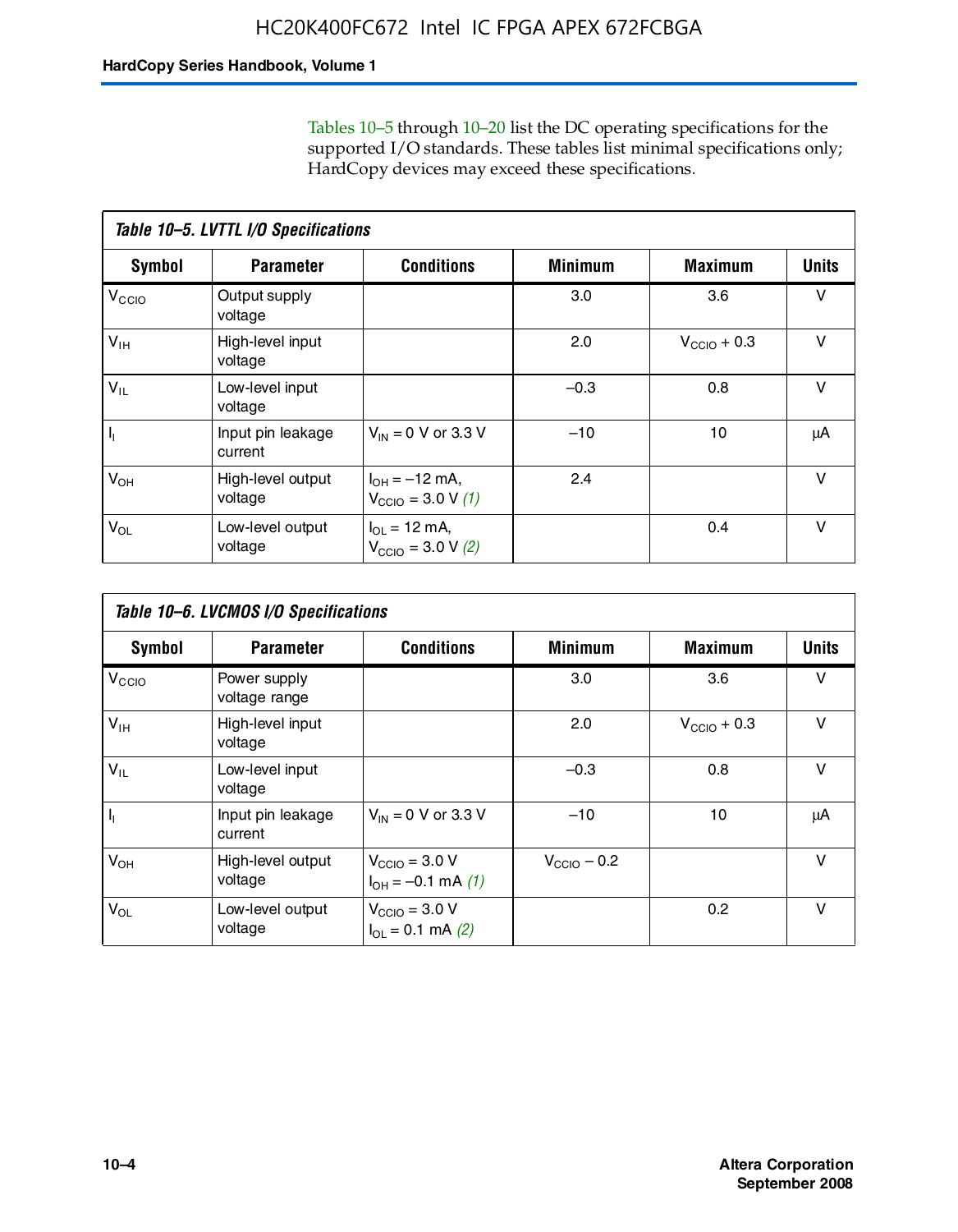# **Recommended Operating Conditions**

|                   | Table 10-7. 2.5-V I/O Specifications |                             |                |                         |              |
|-------------------|--------------------------------------|-----------------------------|----------------|-------------------------|--------------|
| Symbol            | <b>Parameter</b>                     | <b>Conditions</b>           | <b>Minimum</b> | <b>Maximum</b>          | <b>Units</b> |
| V <sub>CCIO</sub> | Output supply<br>voltage             |                             | 2.375          | 2.625                   | v            |
| $V_{\text{IH}}$   | High-level input<br>voltage          |                             | 1.7            | $V_{\text{CCIO}} + 0.3$ | $\vee$       |
| $V_{IL}$          | Low-level input<br>voltage           |                             | $-0.3$         | 0.7                     | $\vee$       |
| $\mathbf{l}_1$    | Input pin leakage<br>current         | $V_{IN}$ = 0 V or 3.3 V     | $-10$          | 10                      | μA           |
| $V_{OH}$          | High-level output                    | $I_{OH} = -0.1$ mA $(1)$    | 2.1            |                         | $\vee$       |
|                   | voltage                              | $I_{OH} = -1$ mA (1)        | 2.0            |                         | $\vee$       |
|                   |                                      | $I_{OH} = -2$ mA (1)        | 1.7            |                         | $\vee$       |
| $V_{OL}$          | Low-level output                     | $I_{\Omega} = 0.1$ mA $(2)$ |                | 0.2                     | v            |
|                   | voltage                              | $I_{OL} = 1$ mA (2)         |                | 0.4                     | $\vee$       |
|                   |                                      | $I_{\Omega}$ = 2 mA (2)     |                | 0.7                     | v            |

|                   | Table 10-8. 1.8-V I/O Specifications |                         |                               |                               |              |  |  |  |  |
|-------------------|--------------------------------------|-------------------------|-------------------------------|-------------------------------|--------------|--|--|--|--|
| Symbol            | <b>Parameter</b>                     | <b>Conditions</b>       | <b>Minimum</b>                | <b>Maximum</b>                | <b>Units</b> |  |  |  |  |
| V <sub>CCIO</sub> | Output supply<br>voltage             |                         | 1.7                           | 1.9                           | v            |  |  |  |  |
| $V_{IH}$          | High-level input<br>voltage          |                         | $0.65 \times V_{\text{CCIO}}$ | $V_{\text{CCIO}} + 0.3$       | v            |  |  |  |  |
| $V_{IL}$          | Low-level input<br>voltage           |                         |                               | $0.35 \times V_{\text{CCIO}}$ | $\vee$       |  |  |  |  |
| $\mathbf{l}_{1}$  | Input pin leakage<br>current         | $V_{IN} = 0$ V or 3.3 V | $-10$                         | 10                            | μA           |  |  |  |  |
| $V_{OH}$          | High-level output<br>voltage         | $I_{OH} = -2$ mA (1)    | $V_{\text{CCIO}} - 0.45$      |                               | v            |  |  |  |  |
| $V_{OL}$          | Low-level output<br>voltage          | $I_{\Omega}$ = 2 mA (2) |                               | 0.45                          | $\vee$       |  |  |  |  |

| Table 10-9. 3.3-V PCI Specifications (Part 1 of 2) |                             |                   |                              |                |                         |       |  |
|----------------------------------------------------|-----------------------------|-------------------|------------------------------|----------------|-------------------------|-------|--|
| Symbol                                             | <b>Parameter</b>            | <b>Conditions</b> | <b>Minimum</b>               | <b>Typical</b> | <b>Maximum</b>          | Units |  |
| V <sub>CIO</sub>                                   | I/O supply voltage          |                   | 3.0                          | 3.3            | 3.6                     |       |  |
| $V_{\text{IH}}$                                    | High-level input<br>voltage |                   | $0.5 \times V_{\text{CCIO}}$ |                | $V_{\text{CCIO}} + 0.5$ |       |  |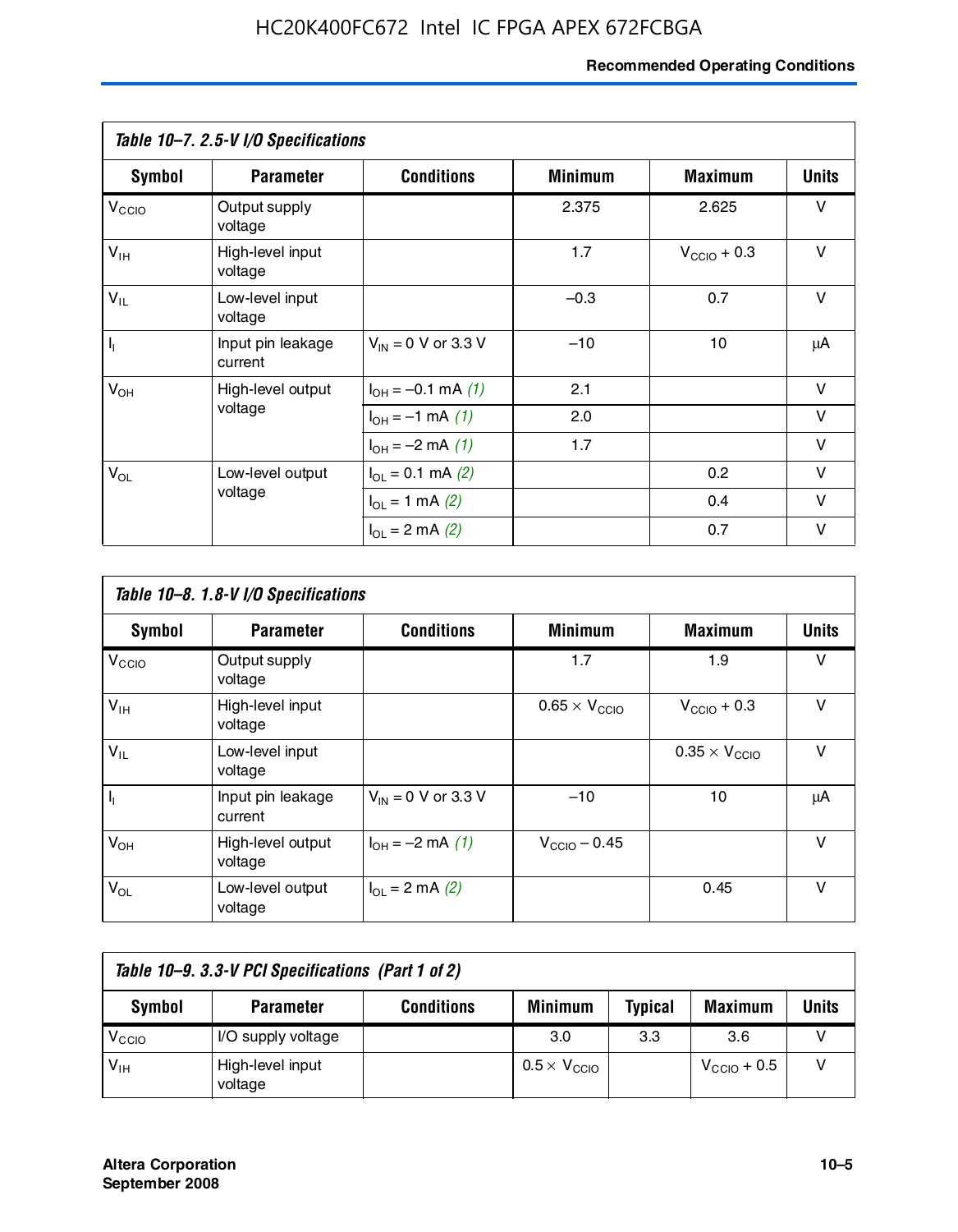# HC20K400FC672 Intel IC FPGA APEX 672FCBGA

| Table 10–9. 3.3-V PCI Specifications (Part 2 of 2) |                              |                                        |                              |         |                              |              |  |
|----------------------------------------------------|------------------------------|----------------------------------------|------------------------------|---------|------------------------------|--------------|--|
| Symbol                                             | <b>Parameter</b>             | <b>Conditions</b>                      | <b>Minimum</b>               | Typical | <b>Maximum</b>               | <b>Units</b> |  |
| $V_{IL}$                                           | Low-level input<br>voltage   |                                        | $-0.5$                       |         | $0.3 \times V_{\text{CCIO}}$ | v            |  |
|                                                    | Input pin leakage<br>current | $0 < V_{IN} < V_{CCIO}$                | $-10$                        |         | 10                           | μA           |  |
| $V_{OH}$                                           | High-level output<br>voltage | $I_{\text{OUT}} = -500 \mu A$          | $0.9 \times V_{\text{CCIO}}$ |         |                              | v            |  |
| $V_{OL}$                                           | Low-level output<br>voltage  | $I_{\text{OUT}} = 1,500 \,\mu\text{A}$ |                              |         | $0.1 \times V_{\text{CCIO}}$ | v            |  |

| Table 10-10. 3.3-V PCI-X Specifications |                              |                               |                              |                |                               |              |  |
|-----------------------------------------|------------------------------|-------------------------------|------------------------------|----------------|-------------------------------|--------------|--|
| <b>Symbol</b>                           | <b>Parameter</b>             | <b>Conditions</b>             | <b>Minimum</b>               | <b>Typical</b> | <b>Maximum</b>                | <b>Units</b> |  |
| V <sub>CCIO</sub>                       | Output supply<br>voltage     |                               | 3.0                          | 3.3            | 3.6                           | v            |  |
| V <sub>IH</sub>                         | High-level input<br>voltage  |                               | $0.5 \times V_{\text{CCIO}}$ |                | $V_{\text{CCIO}} + 0.5$       | $\vee$       |  |
| $V_{IL}$                                | Low-level input<br>voltage   |                               | $-0.5$                       |                | $0.35 \times V_{\text{CCIO}}$ | $\vee$       |  |
| $V_{IPU}$                               | Input pull-up voltage        |                               | $0.7 \times V_{\text{CCIO}}$ |                |                               | $\vee$       |  |
| $I_{\rm IL}$                            | Input pin leakage<br>current | $0 < V_{IN} < V_{CGIO}$       | $-10.0$                      |                | 10.0                          | μA           |  |
| $V_{OH}$                                | High-level output<br>voltage | $I_{\text{OUT}} = -500 \mu A$ | $0.9 \times V_{\text{CCIO}}$ |                |                               | $\vee$       |  |
| $V_{OL}$                                | Low-level output<br>voltage  | $I_{\text{OUT}} = 1500 \mu A$ |                              |                | $0.1 \times V_{\text{CCIO}}$  | $\vee$       |  |
| L <sub>PIN</sub>                        | Pin Inductance               |                               |                              |                | 15.0                          | nH           |  |

| Table 10-11. 3.3-V LVDS I/O Specifications (Part 1 of 2) |                                          |                    |                |         |                |        |  |
|----------------------------------------------------------|------------------------------------------|--------------------|----------------|---------|----------------|--------|--|
| Symbol                                                   | <b>Parameter</b>                         | <b>Conditions</b>  | <b>Minimum</b> | Typical | <b>Maximum</b> | Units  |  |
| V <sub>CIO</sub>                                         | I/O supply voltage                       |                    | 3.135          | 3.3     | 3.465          | $\vee$ |  |
| $V_{OD}$                                                 | Differential output<br>voltage           | $R_1 = 100 \Omega$ | 250            |         | 450            | mV     |  |
| $V_{OD}$                                                 | Change in VOD<br>between high and<br>low | $R_i = 100 \Omega$ |                |         | 50             | mV     |  |
| $V_{OS}$                                                 | Output offset voltage                    | $R_1 = 100 \Omega$ | 1.125          | 1.25    | 1.375          |        |  |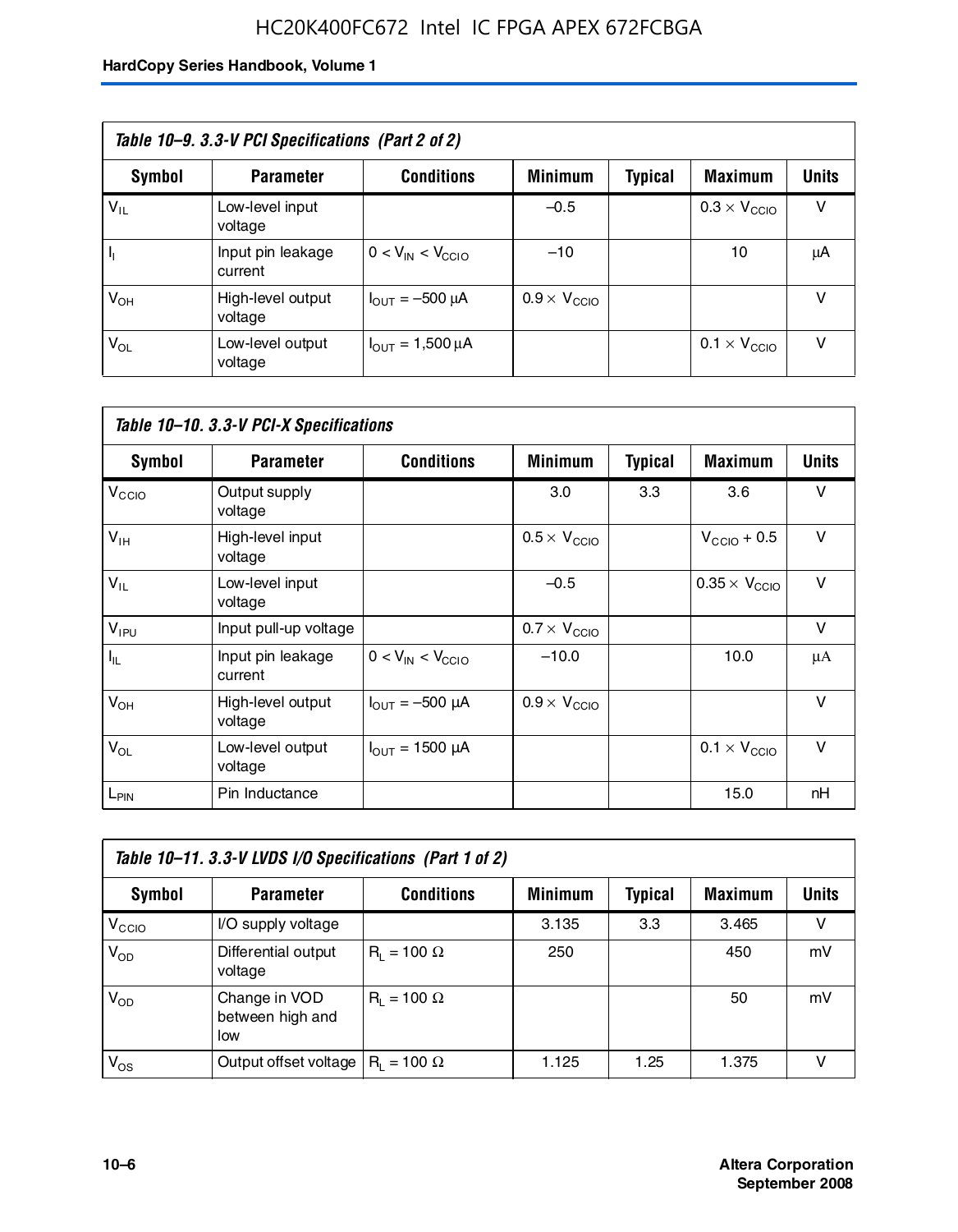# **Recommended Operating Conditions**

| Table 10–11. 3.3-V LVDS I/O Specifications (Part 2 of 2) |                                                                              |                    |                |                |                |              |  |
|----------------------------------------------------------|------------------------------------------------------------------------------|--------------------|----------------|----------------|----------------|--------------|--|
| Symbol                                                   | <b>Parameter</b>                                                             | <b>Conditions</b>  | <b>Minimum</b> | <b>Typical</b> | <b>Maximum</b> | <b>Units</b> |  |
| $V_{OS}$                                                 | Change in VOS<br>between high and<br>low                                     | $R_1 = 100 \Omega$ |                |                | 50             | mV           |  |
| V <sub>TH</sub>                                          | Differential input<br>threshold                                              | $V_{CM} = 1.2 V$   | $-100$         |                | 100            | mV           |  |
| $V_{IN}$                                                 | Receiver input<br>voltage range                                              |                    | 0.0            |                | 2.4            | v            |  |
| $R_1$                                                    | Receiver differential<br>input resistor<br>(external to<br>APEX 20K devices) |                    | 90             | 100            | 110            | Ω            |  |

| Table 10-12. GTL+ I/O Specifications |                             |                          |                 |                |                 |              |  |
|--------------------------------------|-----------------------------|--------------------------|-----------------|----------------|-----------------|--------------|--|
| <b>Symbol</b>                        | <b>Parameter</b>            | <b>Conditions</b>        | <b>Minimum</b>  | <b>Typical</b> | <b>Maximum</b>  | <b>Units</b> |  |
| $V_{TT}$                             | Termination voltage         |                          | 1.35            | 1.5            | 1.65            | v            |  |
| $V_{REF}$                            | Reference voltage           |                          | 0.88            | 1.0            | 1.12            | v            |  |
| $V_{IH}$                             | High-level input<br>voltage |                          | $V_{REF}$ + 0.1 |                |                 | $\vee$       |  |
| $V_{IL}$                             | Low-level input<br>voltage  |                          |                 |                | $V_{BFF}$ – 0.1 | $\vee$       |  |
| $V_{OL}$                             | Low-level output<br>voltage | $I_{\Omega}$ = 36 mA (2) |                 |                | 0.65            | v            |  |

| Table 10–13. SSTL-2 Class I Specifications (Part 1 of 2) |                             |                   |                         |           |                         |              |  |
|----------------------------------------------------------|-----------------------------|-------------------|-------------------------|-----------|-------------------------|--------------|--|
| Symbol                                                   | <b>Parameter</b>            | <b>Conditions</b> | <b>Minimum</b>          | Typical   | <b>Maximum</b>          | <b>Units</b> |  |
| V <sub>CIO</sub>                                         | I/O supply voltage          |                   | 2.375                   | 2.5       | 2.625                   | v            |  |
| $V_{TT}$                                                 | Termination voltage         |                   | $V_{\text{REF}}$ – 0.04 | $V_{REF}$ | $V_{REF}$ + 0.04        | v            |  |
| $V_{BEF}$                                                | Reference voltage           |                   | 1.15                    | 1.25      | 1.35                    | v            |  |
| $V_{\text{H}}$                                           | High-level input<br>voltage |                   | $V_{REF}$ + 0.18        |           | $V_{\text{CCIO}} + 0.3$ | v            |  |
| $V_{IL}$                                                 | Low-level input<br>voltage  |                   | $-0.3$                  |           | $V_{\text{BFE}} - 0.18$ | v            |  |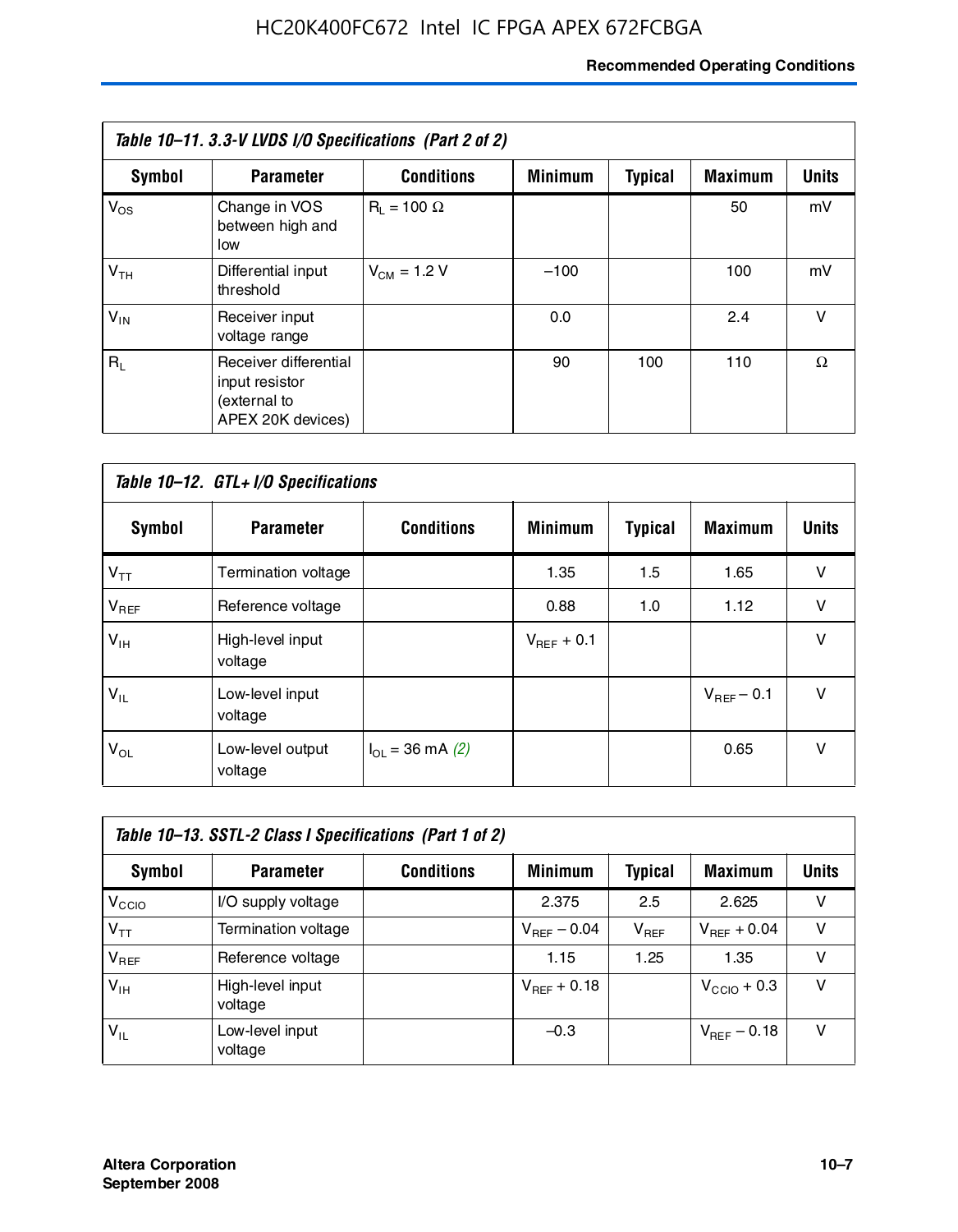# HC20K400FC672 Intel IC FPGA APEX 672FCBGA

| Table 10–13. SSTL-2 Class I Specifications (Part 2 of 2) |                              |                           |                 |                |                 |              |
|----------------------------------------------------------|------------------------------|---------------------------|-----------------|----------------|-----------------|--------------|
| Symbol                                                   | <b>Parameter</b>             | <b>Conditions</b>         | <b>Minimum</b>  | <b>Typical</b> | <b>Maximum</b>  | <b>Units</b> |
| $V_{OH}$                                                 | High-level output<br>voltage | $I_{OH} = -7.6$ mA (1)    | $V_{TT}$ + 0.57 |                |                 |              |
| $V_{OL}$                                                 | Low-level output<br>voltage  | $I_{\Omega}$ = 7.6 mA (2) |                 |                | $V_{TT}$ – 0.57 |              |

| Table 10–14. SSTL-2 Class II Specifications |                              |                                       |                  |                |                  |        |
|---------------------------------------------|------------------------------|---------------------------------------|------------------|----------------|------------------|--------|
| <b>Symbol</b>                               | <b>Parameter</b>             | <b>Conditions</b>                     | <b>Minimum</b>   | <b>Typical</b> | Maximum          | Units  |
| V <sub>CCIO</sub>                           | I/O supply voltage           |                                       | 2.375            | 2.5            | 2.625            | v      |
| $V_{TT}$                                    | Termination voltage          |                                       | $V_{BFF}$ – 0.04 | $V_{REF}$      | $V_{BFF}$ + 0.04 | v      |
| $V_{REF}$                                   | Reference voltage            |                                       | 1.15             | 1.25           | 1.35             | $\vee$ |
| $V_{IH}$                                    | High-level input<br>voltage  |                                       | $V_{BFF}$ + 0.18 |                | $V_{CCD}$ + 0.3  | v      |
| $V_{IL}$                                    | Low-level input<br>voltage   |                                       | $-0.3$           |                | $V_{BFF}$ – 0.18 | v      |
| $V_{OH}$                                    | High-level output<br>voltage | $I_{OH} = -15.2$ mA (1)               | $V_{TT}$ + 0.76  |                |                  | v      |
| $V_{OL}$                                    | Low-level output<br>voltage  | $I_{\text{O1}} = 15.2 \text{ mA} (2)$ |                  |                | $V_{TT} - 0.76$  | $\vee$ |

| Table 10–15. SSTL-3 Class I Specifications |                              |                                 |                         |                |                         |              |
|--------------------------------------------|------------------------------|---------------------------------|-------------------------|----------------|-------------------------|--------------|
| <b>Symbol</b>                              | <b>Parameter</b>             | <b>Conditions</b>               | <b>Minimum</b>          | <b>Typical</b> | <b>Maximum</b>          | <b>Units</b> |
| V <sub>CCIO</sub>                          | I/O supply voltage           |                                 | 3.0                     | 3.3            | 3.6                     | v            |
| $V_{TT}$                                   | Termination voltage          |                                 | $V_{\text{BFF}}$ – 0.05 | $V_{REF}$      | $V_{BFF}$ + 0.05        | v            |
| $V_{REF}$                                  | Reference voltage            |                                 | 1.3                     | 1.5            | 1.7                     | v            |
| $V_{\text{IH}}$                            | High-level input<br>voltage  |                                 | $V_{BFF}$ + 0.2         |                | $V_{\text{CCIO}} + 0.3$ | v            |
| $V_{IL}$                                   | Low-level input<br>voltage   |                                 | $-0.3$                  |                | $V_{BFF}$ – 0.2         | v            |
| $V_{OH}$                                   | High-level output<br>voltage | $I_{OH} = -8$ mA (1)            | $V_{TT} + 0.6$          |                |                         | $\vee$       |
| $V_{OL}$                                   | Low-level output<br>voltage  | $I_{\Omega} = 8 \text{ mA} (2)$ |                         |                | $V_{TT} - 0.6$          | v            |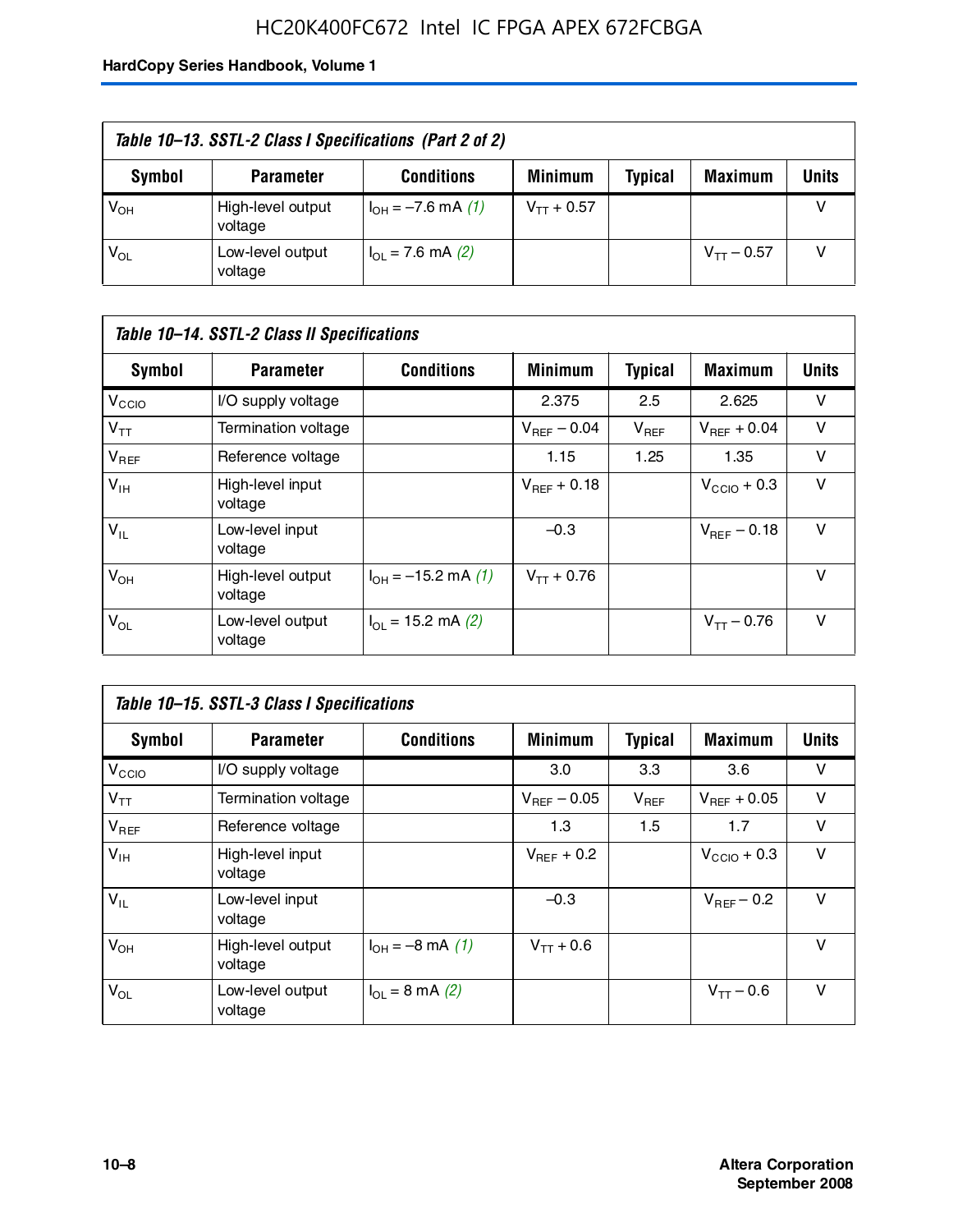# **Recommended Operating Conditions**

| Table 10–16. SSTL-3 Class II Specifications |                              |                          |                         |                |                  |              |  |
|---------------------------------------------|------------------------------|--------------------------|-------------------------|----------------|------------------|--------------|--|
| Symbol                                      | <b>Parameter</b>             | <b>Conditions</b>        | <b>Minimum</b>          | <b>Typical</b> | <b>Maximum</b>   | <b>Units</b> |  |
| V <sub>CCIO</sub>                           | I/O supply voltage           |                          | 3.0                     | 3.3            | 3.6              | v            |  |
| $V_{TT}$                                    | Termination voltage          |                          | $V_{\text{BFE}} - 0.05$ | $V_{REF}$      | $V_{BFF}$ + 0.05 | v            |  |
| $V_{REF}$                                   | Reference voltage            |                          | 1.3                     | 1.5            | 1.7              | v            |  |
| $V_{IH}$                                    | High-level input<br>voltage  |                          | $V_{BFF}$ + 0.2         |                | $V_{CCD}$ + 0.3  | v            |  |
| $V_{IL}$                                    | Low-level input<br>voltage   |                          | $-0.3$                  |                | $V_{BFF}$ – 0.2  | $\vee$       |  |
| $V_{OH}$                                    | High-level output<br>voltage | $I_{OH} = -16$ mA (1)    | $V_{TT}$ + 0.8          |                |                  | v            |  |
| $V_{OL}$                                    | Low-level output<br>voltage  | $I_{\Omega}$ = 16 mA (2) |                         |                | $V_{TT} - 0.8$   | v            |  |

| Table 10-17. HSTL Class I I/O Specifications |                              |                             |                         |                |                        |              |  |
|----------------------------------------------|------------------------------|-----------------------------|-------------------------|----------------|------------------------|--------------|--|
| Symbol                                       | <b>Parameter</b>             | <b>Conditions</b>           | <b>Minimum</b>          | <b>Typical</b> | <b>Maximum</b>         | <b>Units</b> |  |
| $V_{\rm CCIO}$                               | I/O supply voltage           |                             | 1.71                    | 1.8            | 1.89                   | v            |  |
| $V_{TT}$                                     | Termination voltage          |                             | $V_{\text{BFF}}$ – 0.05 | $V_{REF}$      | $V_{BFF}$ + 0.05       | v            |  |
| $V_{REF}$                                    | Reference voltage            |                             | 0.68                    | 0.75           | 0.90                   | $\vee$       |  |
| $V_{\text{IH}}$                              | High-level input<br>voltage  |                             | $V_{BFF}$ + 0.1         |                | $V_{CClO}$ + 0.3       | v            |  |
| $V_{IL}$                                     | Low-level input<br>voltage   |                             | $-0.3$                  |                | $V_{\text{BFF}}$ – 0.1 | $\vee$       |  |
| $V_{OH}$                                     | High-level output<br>voltage | $I_{OH} = -8$ mA (1)        | $V_{\text{CCIO}} - 0.4$ |                |                        | $\vee$       |  |
| $V_{OL}$                                     | Low-level output<br>voltage  | $I_{OL} = 8 \text{ mA} (2)$ |                         |                | 0.4                    | $\vee$       |  |

| Table 10-18. LVPECL Specifications (Part 1 of 2) |                                 |                |                |                |              |  |
|--------------------------------------------------|---------------------------------|----------------|----------------|----------------|--------------|--|
| Symbol                                           | <b>Parameter</b>                | <b>Minimum</b> | <b>Typical</b> | <b>Maximum</b> | <b>Units</b> |  |
| V <sub>CIO</sub>                                 | <b>Output Supply</b><br>Voltage | 3.135          | 3.3            | 3.465          | v            |  |
| $V_{IH}$                                         | Low-level input<br>voltage      | 1,300          |                | 1,700          | mV           |  |
| $V_{IL}$                                         | High-level input<br>voltage     | 2.100          |                | 2,600          | mV           |  |
| $V_{OH}$                                         | Low-level output<br>voltage     | 1,450          |                | 1,650          | mV           |  |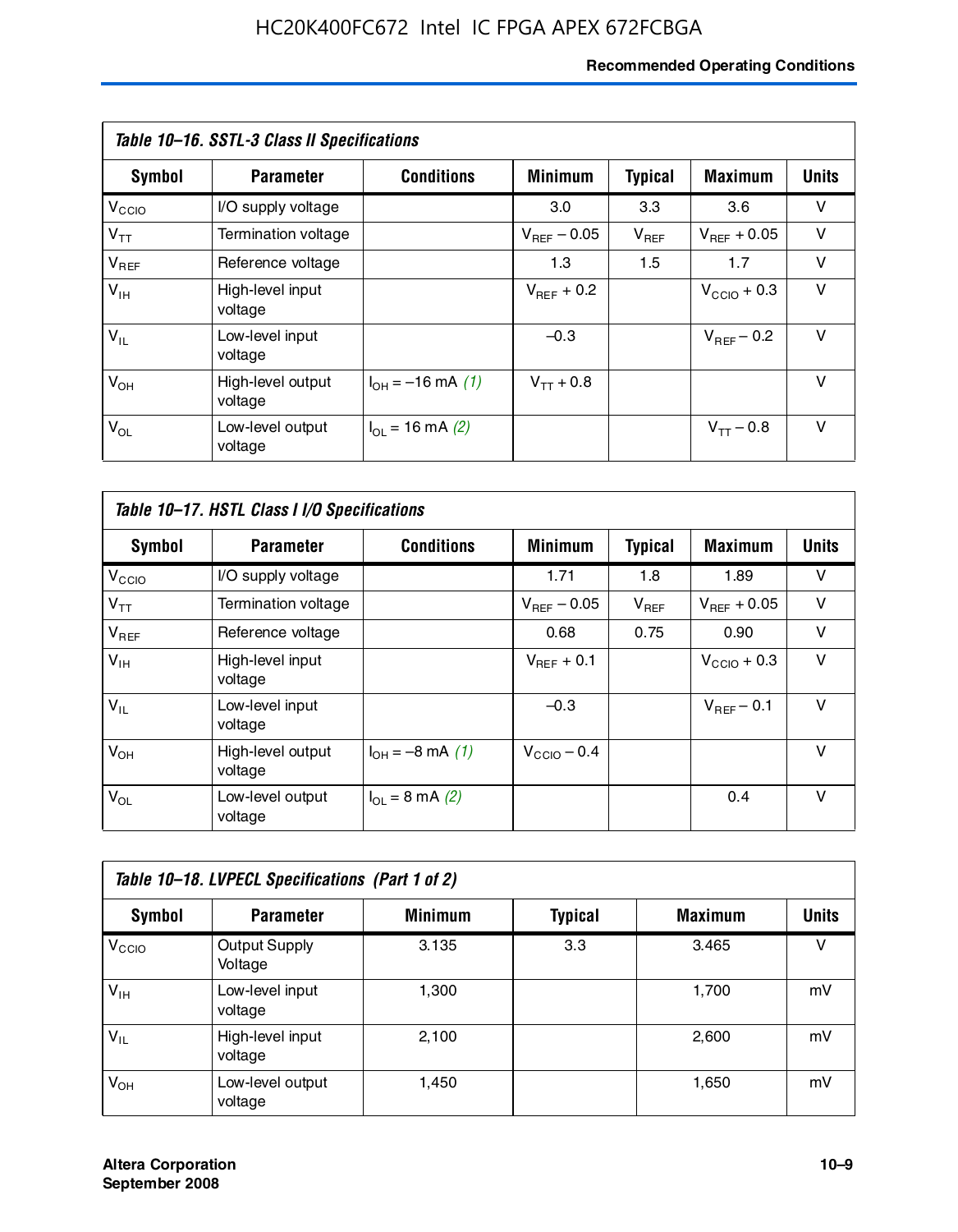# HC20K400FC672 Intel IC FPGA APEX 672FCBGA

|                    | Table 10-18. LVPECL Specifications (Part 2 of 2) |                |                |                |              |
|--------------------|--------------------------------------------------|----------------|----------------|----------------|--------------|
| Symbol             | <b>Parameter</b>                                 | <b>Minimum</b> | <b>Typical</b> | <b>Maximum</b> | <b>Units</b> |
| $V_{OL}$           | High-level output<br>voltage                     | 2,275          |                | 2,420          | mV           |
| $V_{ID}$           | Input voltage<br>differential                    | 400            | 600            | 950            | mV           |
| $V_{OD}$           | Output voltage<br>differential                   | 625            | 800            | 950            | mV           |
| $t_r$ , $t_f$      | Rise and fall time<br>(20 to 80%)                | 85             |                | 325            | ps           |
| t <sub>DSKEW</sub> | Differential skew                                |                |                | 25             | ps           |
| $t_{\rm O}$        | Output load                                      |                | 150            |                | Ω            |
| $R_{\rm L}$        | Receiver differential<br>input resistor          |                | 100            |                | Ω            |

| Table 10–19. 3.3-V AGP I/O Specifications |                              |                               |                               |                |                               |              |
|-------------------------------------------|------------------------------|-------------------------------|-------------------------------|----------------|-------------------------------|--------------|
| Symbol                                    | <b>Parameter</b>             | <b>Conditions</b>             | <b>Minimum</b>                | <b>Typical</b> | <b>Maximum</b>                | <b>Units</b> |
| V <sub>CCIO</sub>                         | I/O supply voltage           |                               | 3.15                          | 3.3            | 3.45                          | v            |
| $V_{REF}$                                 | Reference voltage            |                               | $0.39 \times V_{\text{CCIO}}$ |                | $0.41 \times V_{\text{CCIO}}$ | v            |
| $V_{\text{IH}}$                           | High-level input<br>voltage  |                               | $0.5 \times V_{\text{CCIO}}$  |                | $V_{CClO}$ + 0.5              | v            |
| $V_{IL}$                                  | Low-level input<br>voltage   |                               |                               |                | $0.3 \times V_{\text{CCIO}}$  | $\vee$       |
| $V_{OH}$                                  | High-level output<br>voltage | $I_{\text{OUT}} = -500 \mu A$ | $0.9 \times V_{\text{CCIO}}$  |                | 3.6                           | $\vee$       |
| $V_{OL}$                                  | Low-level output<br>voltage  | $I_{OUT}$ = 1500 µA           |                               |                | $0.1 \times V_{\text{CCIO}}$  | $\vee$       |
| $I_1$                                     | Input pin leakage<br>current | $0 < V_{IN} < V_{CCIO}$       | $-10$                         |                | 10                            | μA           |

| Table 10–20. CTT I/O Specifications (Part 1 of 2) |                                      |                   |                 |                |                |       |  |
|---------------------------------------------------|--------------------------------------|-------------------|-----------------|----------------|----------------|-------|--|
| <b>Symbol</b>                                     | <b>Parameter</b>                     | <b>Conditions</b> | <b>Minimum</b>  | <b>Typical</b> | <b>Maximum</b> | Units |  |
| V <sub>CIO</sub>                                  | I/O supply voltage                   |                   | 3.0             | 3.3            | 3.6            |       |  |
| $V_{TT}/V_{REF}$ (3)                              | Termination and<br>reference voltage |                   | 1.35            | 1.5            | 1.65           |       |  |
| $V_{IH}$                                          | High-level input<br>voltage          |                   | $V_{BFF}$ + 0.2 |                |                |       |  |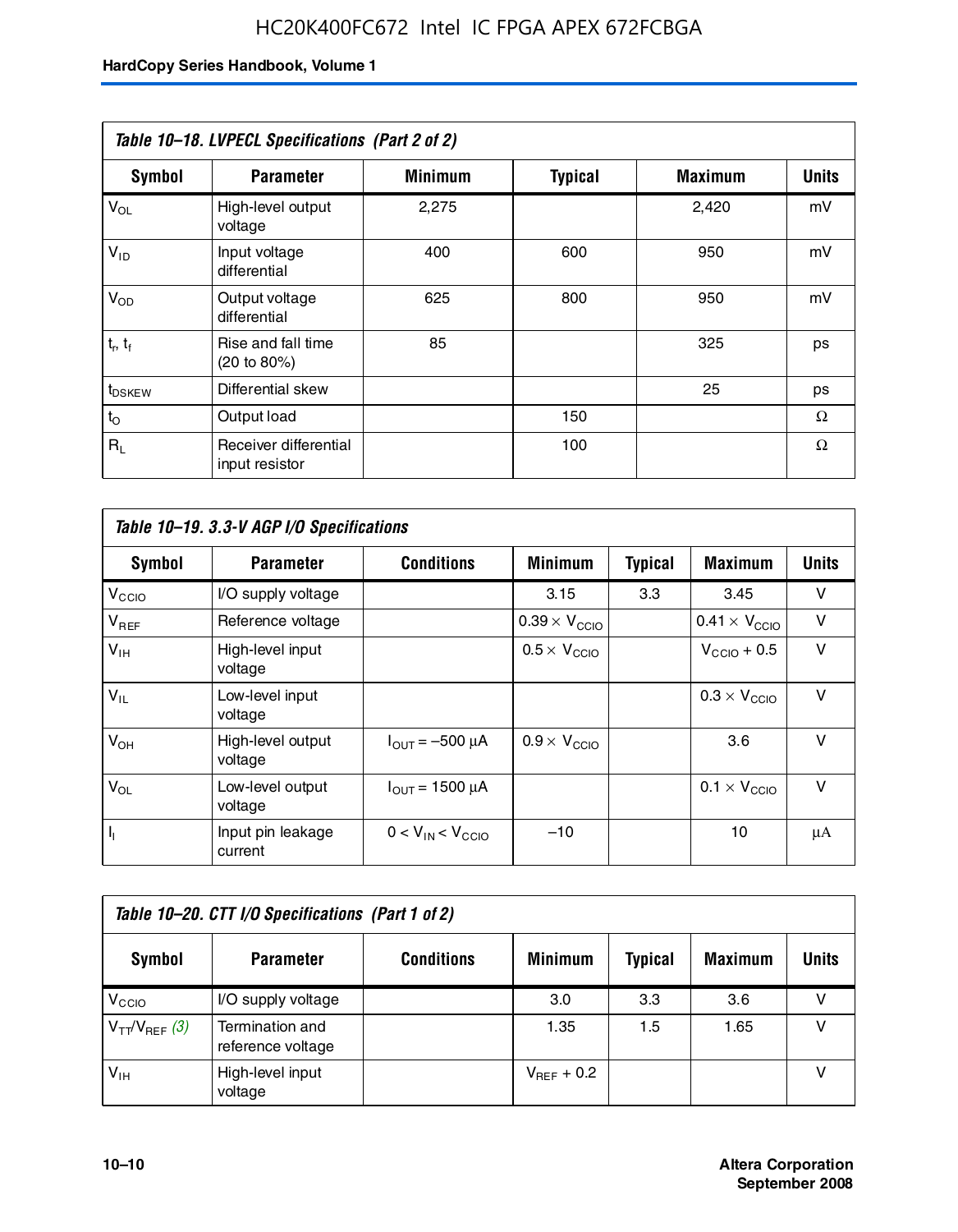# **Recommended Operating Conditions**

| Table 10–20. CTT I/O Specifications (Part 2 of 2) |                                                      |                                                         |                 |                |                 |        |  |
|---------------------------------------------------|------------------------------------------------------|---------------------------------------------------------|-----------------|----------------|-----------------|--------|--|
| Symbol                                            | <b>Parameter</b>                                     | <b>Conditions</b>                                       | <b>Minimum</b>  | <b>Typical</b> | <b>Maximum</b>  | Units  |  |
| $V_{IL}$                                          | Low-level input<br>voltage                           |                                                         |                 |                | $V_{BFF}$ – 0.2 | $\vee$ |  |
| H,                                                | Input pin leakage<br>current                         | $0 < V_{IN} < V_{CC10}$                                 | $-10$           |                | 10              | μA     |  |
| $V_{OH}$                                          | High-level output<br>voltage                         | $I_{OH} = -8 \text{ mA} (1)$                            | $V_{BFF}$ + 0.4 |                |                 | $\vee$ |  |
| $V_{OL}$                                          | Low-level output<br>voltage                          | $I_{\Omega} = 8 \text{ mA} (2)$                         |                 |                | $V_{BFF}$ – 0.4 | $\vee$ |  |
| $I_{\odot}$                                       | Output leakage<br>current (when output<br>is high Z) | GND $\triangleleft V_{\text{OUT}} \leq V_{\text{CCIO}}$ | $-10$           |                | 10              | μA     |  |

*Notes to Tables 10–5 through 10–20:*

(1) The  $I_{OH}$  parameter refers to high-level output current.

(2) The  $I_{OL}$  parameter refers to low-level output current. This parameter applies to open-drain pins as well as output pins.

(3)  $V_{REF}$  specifies center point of switching range.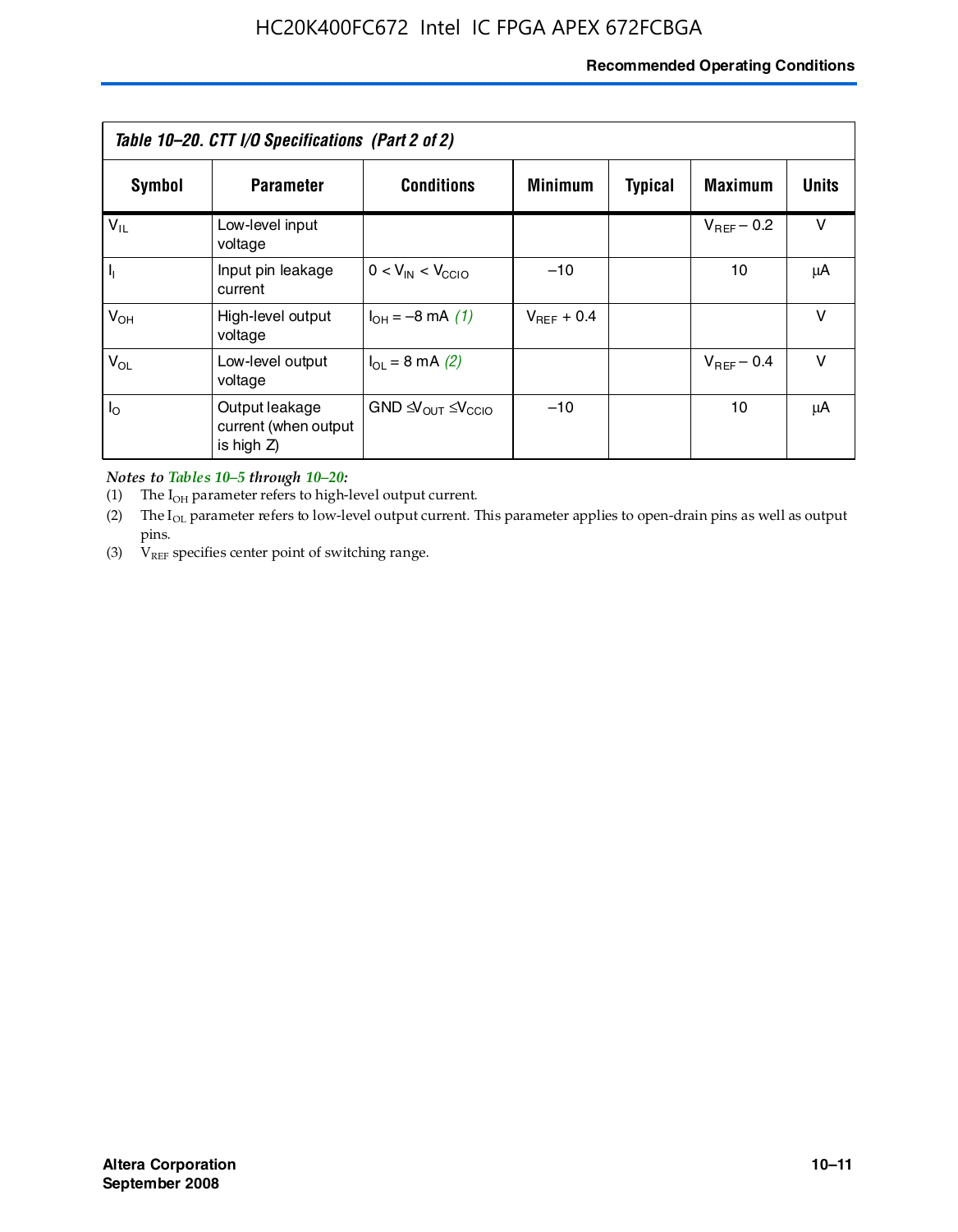Figure 10–1 shows the output drive characteristics of HardCopy APEX devices.



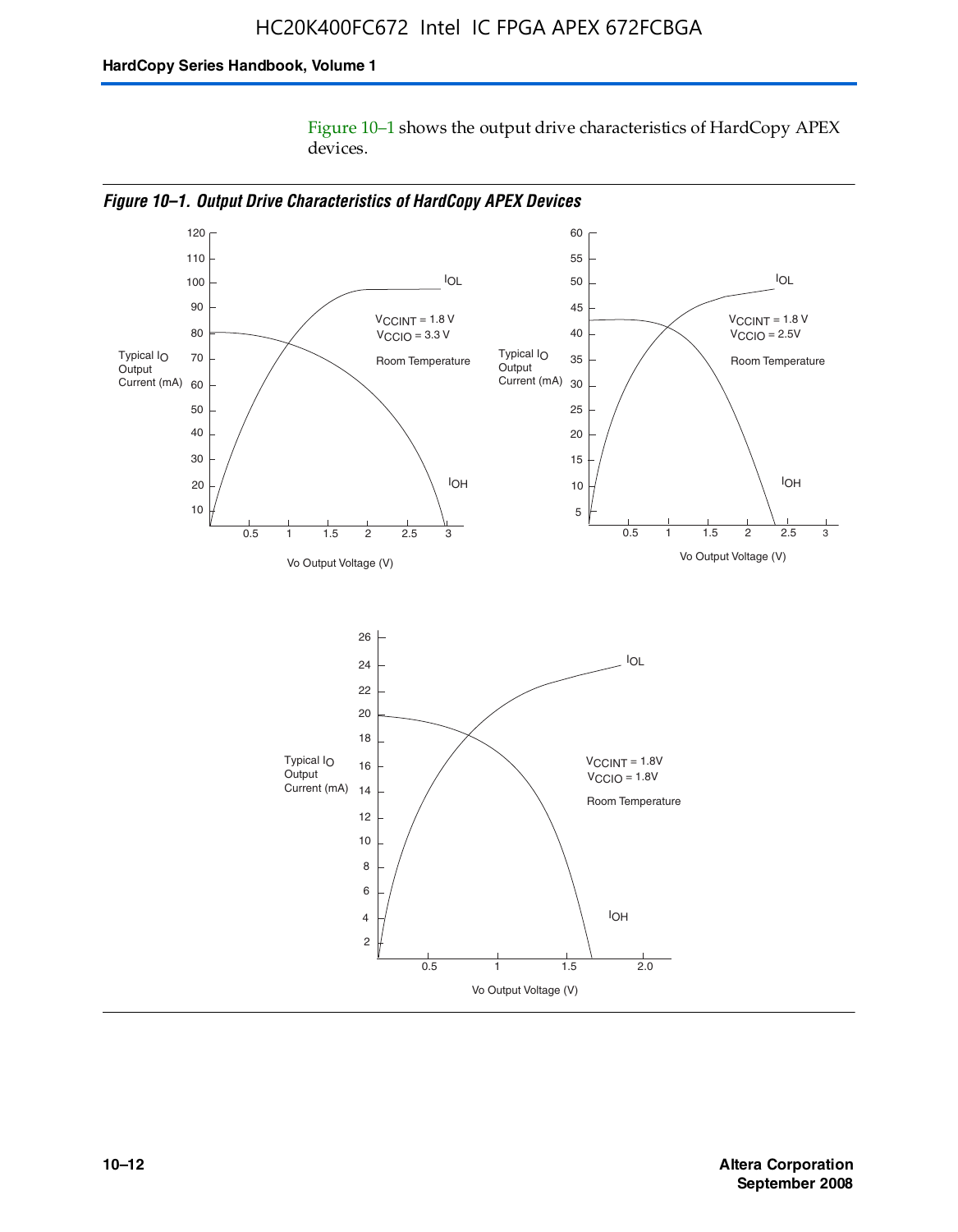Figure 10–2 shows the timing model for bidirectional I/O pin timing.

*Figure 10–2. Synchronous Bidirectional Pin External Timing*



Tables 10–21 and 10–22 describe HardCopy APEX device external timing parameters.

| <b>Table 10–21. HardCopy APEX Device External Timing Parameters Note (1)</b> |                                                                |                   |  |  |  |  |
|------------------------------------------------------------------------------|----------------------------------------------------------------|-------------------|--|--|--|--|
| Symbol                                                                       | <b>Clock Parameter</b>                                         | <b>Conditions</b> |  |  |  |  |
| t <sub>insu</sub>                                                            | Setup time with global clock at IOE register                   |                   |  |  |  |  |
| t <sub>інн</sub>                                                             | Hold time with global clock at IOE register                    |                   |  |  |  |  |
| ι <sub>ουτςο</sub>                                                           | Clock-to-output delay with global clock at IOE output register | $C1 = 35 pF$      |  |  |  |  |
| <b>t</b> INSUPLL                                                             | Setup time with PLL clock at IOE input register                |                   |  |  |  |  |
| <b>t</b> INHPLL                                                              | Hold time with PLL clock at IOE input register                 |                   |  |  |  |  |
| <b>TOUTCOPLL</b>                                                             | Clock-to-output delay with PLL clock at IOE output register    | $C1 = 35 pF$      |  |  |  |  |

| Table 10–22. HardCopy APEX Device External Bidirectional Timing Parameters (Part 1 of 2) Note (1) |                                                                                       |              |  |  |  |  |
|---------------------------------------------------------------------------------------------------|---------------------------------------------------------------------------------------|--------------|--|--|--|--|
| Symbol                                                                                            | <b>Condition</b>                                                                      |              |  |  |  |  |
| <b><i>L</i>INSUBIDIR</b>                                                                          | Setup time for bidirectional pins with global clock at LAB-adjacent input<br>register |              |  |  |  |  |
| <b>TINHBIDIR</b>                                                                                  | Hold time for bidirectional pins with global clock at LAB-adjacent input<br>register  |              |  |  |  |  |
| <b>LOUTCOBIDIR</b>                                                                                | Clock-to-output delay for bidirectional pins with global clock at IOE<br>register     | $C1 = 35 pF$ |  |  |  |  |
| <b>T</b> xzbidir                                                                                  | Synchronous output enable register to output buffer disable delay                     | $C1 = 35 pF$ |  |  |  |  |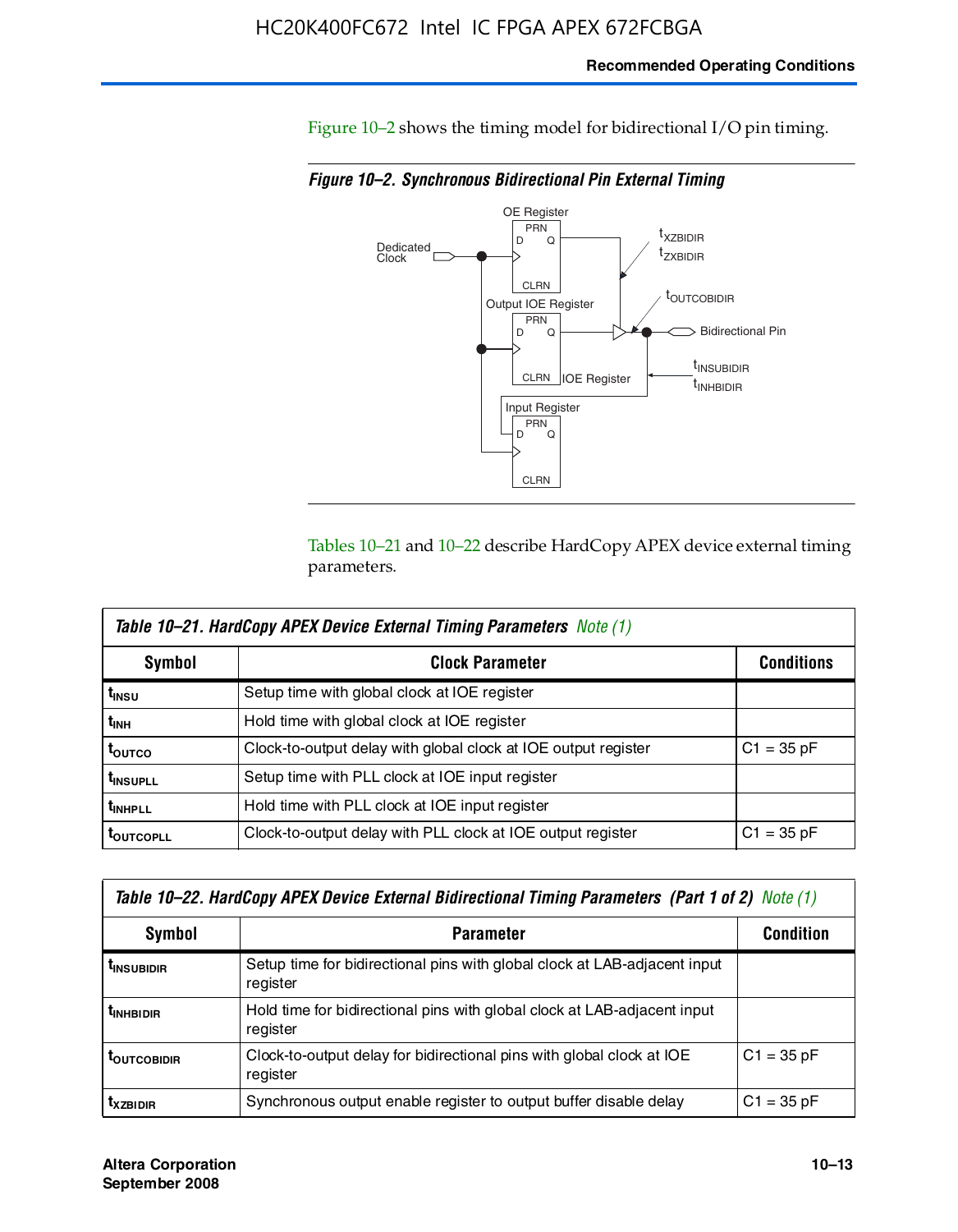| Table 10–22. HardCopy APEX Device External Bidirectional Timing Parameters (Part 2 of 2) Note (1) |                                                                                    |              |  |  |  |
|---------------------------------------------------------------------------------------------------|------------------------------------------------------------------------------------|--------------|--|--|--|
| Symbol                                                                                            | <b>Parameter</b>                                                                   |              |  |  |  |
| <b>t</b> zxbidir                                                                                  | Synchronous output enable register to output buffer enable delay                   | $C1 = 35 pF$ |  |  |  |
| <b>t</b> insubidirpll                                                                             | Setup time for bidirectional pins with PLL clock at LAB-adjacent input<br>register |              |  |  |  |
| <b><i>LINHBIDIRPLL</i></b>                                                                        | Hold time for bidirectional pins with PLL clock at LAB-adjacent input<br>register  |              |  |  |  |
| <b>TOUTCOBIDIRPLL</b>                                                                             | Clock-to-output delay for bidirectional pins with PLL clock at IOE register        | $C1 = 35 pF$ |  |  |  |
| <i><b>T</b> x z BIDIRPLL</i>                                                                      | Synchronous output enable register to output buffer disable delay with<br>PLL      | $C1 = 35 pF$ |  |  |  |
| <b>tzxbidirpll</b>                                                                                | Synchronous output enable register to output buffer enable delay with<br>PLI.      | $C1 = 35 pF$ |  |  |  |

*Note to Tables 10–21 and 10–22:*

(1) These timing parameters are sample-tested only.

Tables 10–23 and 10–24 show the external timing parameters for HC20K1500 devices.

| Table 10-23. HC20K1500 External Timing Parameters<br>Note (1) |     |     |      |
|---------------------------------------------------------------|-----|-----|------|
| <b>Symbol</b>                                                 | Min | Max | Unit |
| t <sub>INSU</sub>                                             | 2.0 |     | ns   |
| $t_{\sf INH}$                                                 | 0.0 |     | ns   |
| t <sub>outco</sub>                                            | 2.0 | 5.0 | ns   |
| t <sub>INSUPLL</sub>                                          | 3.3 |     | ns   |
| t <sub>INHPLL</sub>                                           | 0.0 |     | ns   |
| <b>toutcopll</b>                                              | 0.5 | 2.1 | ns   |

| Table 10–24. HC20K1500 External Bidirectional Timing Parameters<br>(Part 1 of 2) Note $(1)$ |     |     |      |
|---------------------------------------------------------------------------------------------|-----|-----|------|
| <b>Symbol</b>                                                                               | Min | Max | Unit |
| t <sub>insubidir</sub>                                                                      | 1.9 |     | ns   |
| t <sub>inhBidir</sub>                                                                       | 0.0 |     | ns   |

**t**<sub>outcobidir 1 2.0 1 5.0 ns</sub> **tXZBIDIR** 7.1 ns **t<sub>zxbidir</sub>** https://www.flood.com/distance/community/community/community/community/community/community/community/ t<sub>INSUBIDIRPLL</sub> 3.9 and 3.9 ns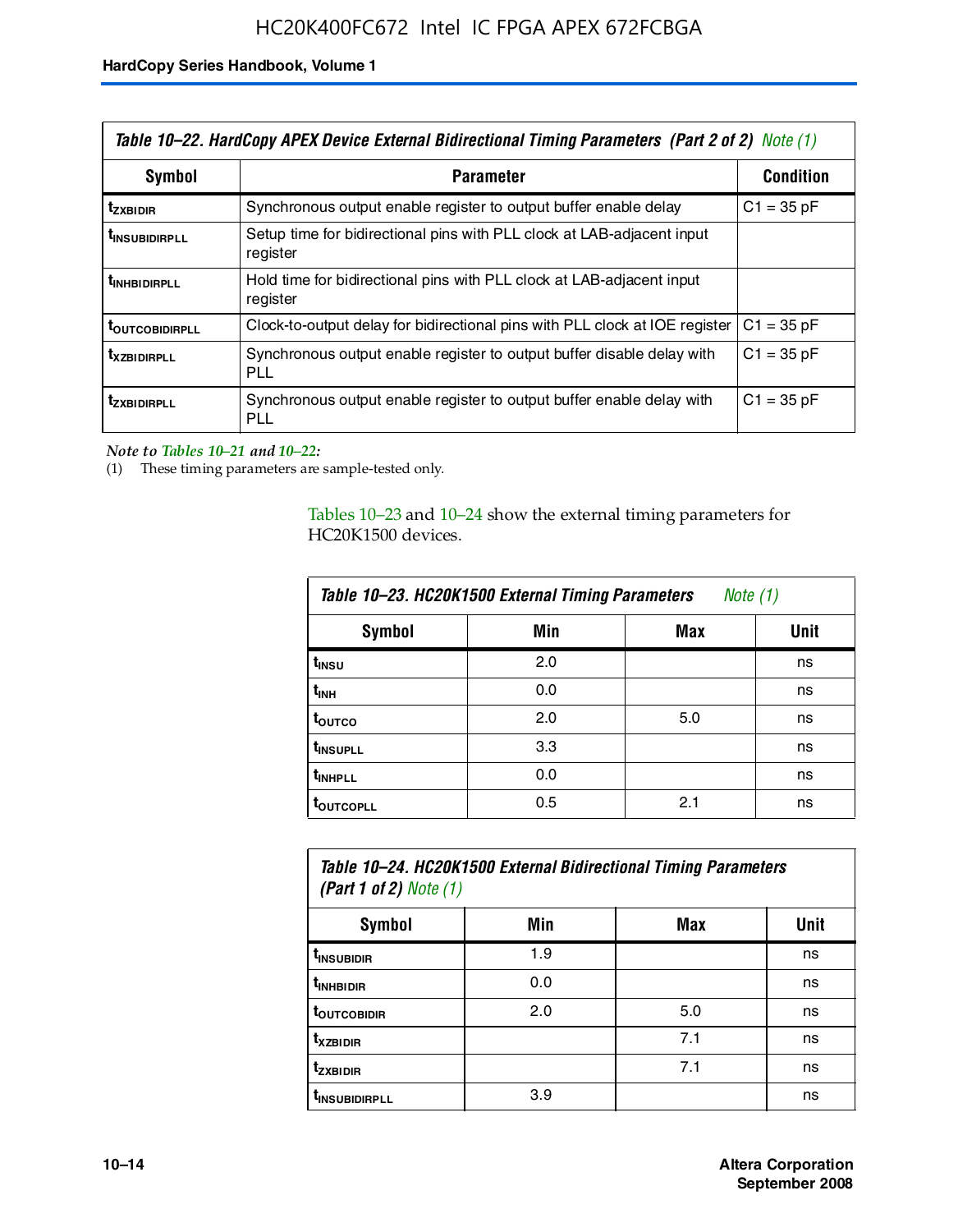| Table 10–24. HC20K1500 External Bidirectional Timing Parameters<br>(Part 2 of 2) Note $(1)$ |     |     |      |
|---------------------------------------------------------------------------------------------|-----|-----|------|
| Symbol                                                                                      | Min | Max | Unit |
| <b><i>UNHBIDIRPLL</i></b>                                                                   | 0.0 |     | ns   |
| <b><i>LOUTCOBIDIRPLL</i></b>                                                                | 0.5 | 2.1 | ns   |
| <b>TXZBIDIRPLL</b>                                                                          |     | 4.2 | ns   |
| <sup>T</sup> ZXBIDIRPLL                                                                     |     | 4.2 | ns   |

*Note to Tables 10–23 and 10–24:*

(1) Timing information is preliminary. Final timing information will be available in a future version of this data sheet.

**Document Revision History**

Table 10–25 shows the revision history for this chapter.

| Table 10–25. Document Revision History     |                                                                                     |                           |  |
|--------------------------------------------|-------------------------------------------------------------------------------------|---------------------------|--|
| <b>Date and Document</b><br><b>Version</b> | <b>Changes Made</b>                                                                 | <b>Summary of Changes</b> |  |
| September 2008,<br>v2.3                    | Updated chapter number and metadata.                                                |                           |  |
| June 2007, v2.2                            | Minor text edits.                                                                   |                           |  |
| December 2006<br>v2.1                      | Updated revision history.                                                           |                           |  |
| March 2006                                 | Formerly chapter 12; no content change.                                             |                           |  |
| January 2005<br>v2.0                       | Update device names and other minor textual changes.                                |                           |  |
| June 2003<br>v1.0                          | Initial release of <i>Operating Conditions</i> , in the HardCopy<br>Device Handbook |                           |  |